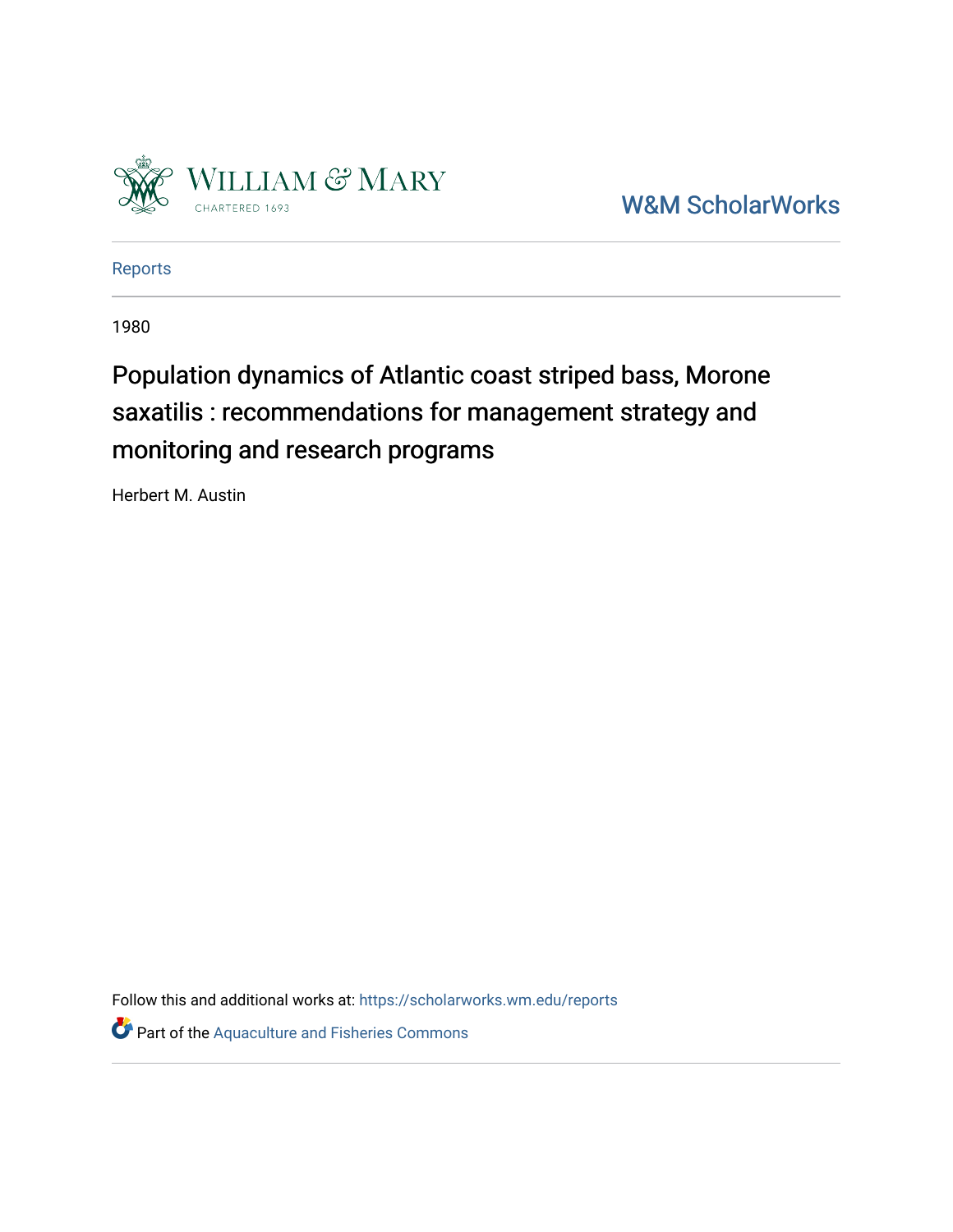## VMS SH 351 .B3 A9 1980  $c.3$

## Population Dynamics of Atlantic Coast

Striped Bass, Morone saxatilis

Recommendations for Management Strategy

and

Monitoring and Research Programs

### Final Report

Contract No. NA-79-FA-C-00051

### Submitted by

Herbert M. Austin

Division of Fisheries Science and Services Virginia Institute of Marine Science School of Marine Science The College of William and Mary Gloucester Point, VA 23062

HARGIS LIBRARY Virginia Institute of **Marine Science**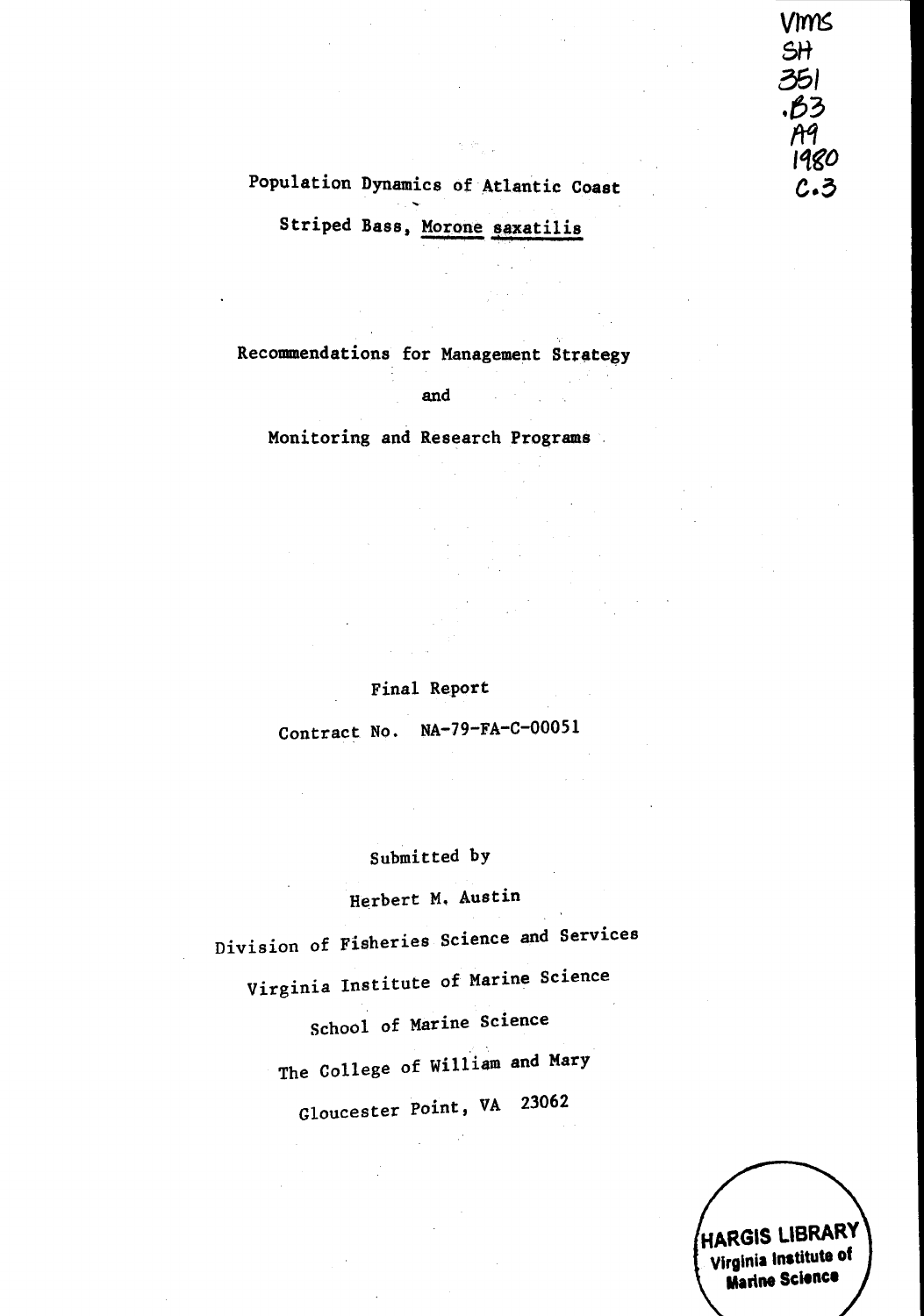### **INTRODUCTION**

The striped bass, Morone saxatilis, was designated in 1977 as a priority species for the development of a management plan by the Northeast Marine Fisheries Board of the State-Federal Fisheries Management Program. A meeting was held in September 1977 in Baltimore to scope out the general plan of work. Subsequently the Board appointed a striped bass sub-board composed of state representatives from Maine through North Carolina to develop a management plan. The sub-board designated a Scientific and Statistics (S&S) Committee composed of scientists from each of the member states.

The S&S Committee was charged with helping the Project Manager to develop a draft plan for submission to the Sub-board. The Committee identified areas where there were insufficient data or information to develop the plan and reviewed existing tagging and catch data for their applicability in assessing current mortality rates.

While the striped bass is one of the most extensively studied species, there is insufficient population information to develop a plan. As such, it was most difficult to decide upon which management strategy to employ. The S&S Committee arrived at the decision that a workshop should be held to examine the population structure of the striped bass stocks with particular emphasis on developing recommendations to the Project Manager for the appropriate management strategy to employ, and to determine extant or needed data on

 $\overline{2}$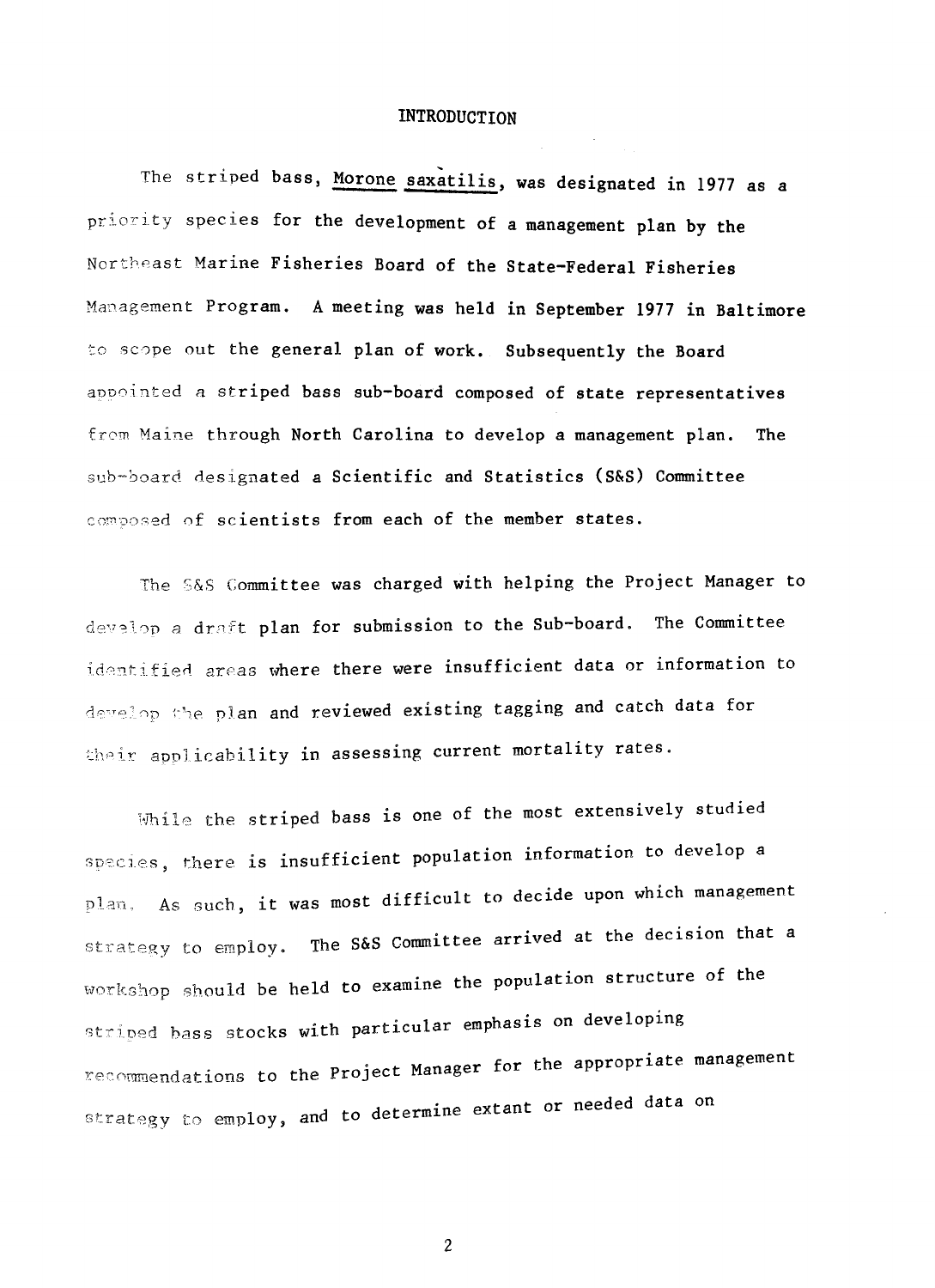differential mortality, recruitment, and other population parameters as may be needed for a management plan.

Subsequently the S&S Committee recommended to the Sub-board that such a workshop be held and, following their approval, the NMFS Northeast Regional Office agreed to fund such an endeavor through the State-Federal Fisheries Management Program. Funds were provided to the Virginia Institute of Marine Science of the College of William and Mary to convene such a workshop series.

#### METHODOLOGY

Iwo 2nday workshops were held in Washington, D.C. The panel of population dynamics biologists (Appendix I) designated what they felt were the necessary population parameters to monitor for a management plan, and the most appropriate strategy to employ in management of the fishery for biological purposes.

The first workshop (Agenda, Appendix II) was held on 3-4 December 1979. The focus of the session was to identify potential biological management alternatives and selection of a preferred alternative along with data needs.

The results of the discussion were reported in detail by Project Manager Mike Leverone and Workshop Chairman Herb Austin to the combined Sub-Board, Scientific and Statistical, and Citizens Advisory Committees meeting on 10 December 1979 (Appendix III).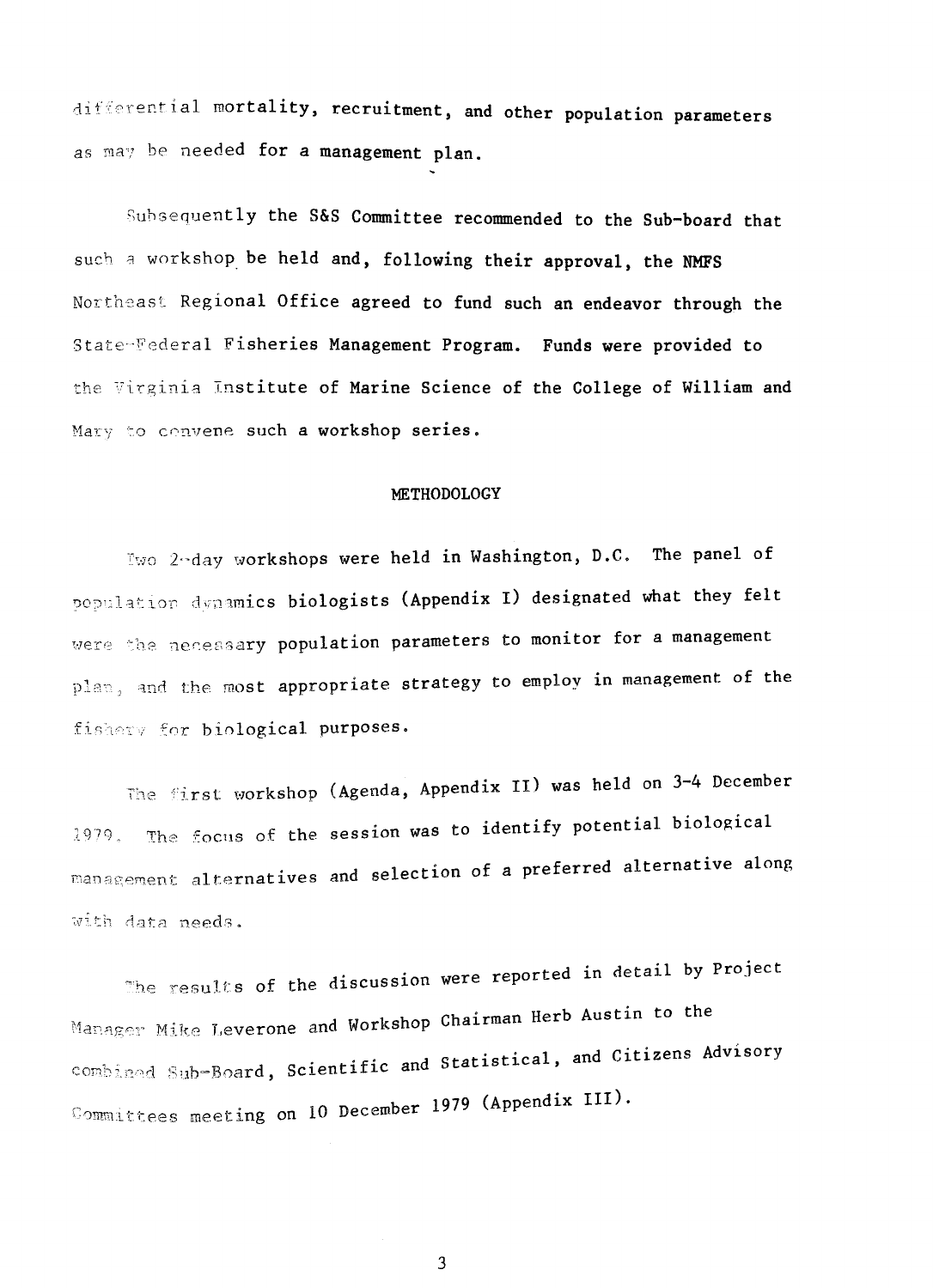The second workshop (Agenda, Appendix IV) was held on 4-5 February 1980, in Washington to consider research and monitoring programs that would best provide the data identified at the previous workshep as essential to future operation of a striped bass management program. Due to the passage of the Chafee Emergency Striped Bass Amendment, and the fact that several members of the workshop were also members on NMFS and USF&WS workgroups or planning teams to consider how to appropriate the funds, considerable time was also spent discussing short-term research and monitoring initiatives that would be covered by the Chafee Amendment.

Draft copies of the minutes were made available to other (e.g. EPA) agency members of the planning team at their Philadelphia meeting in February.

#### **DISCUSSION**

Examination of data relating to striped bass abundance indicates that the population is characteristic by periodic (cyclic ?) dominant year classes, particularly in the Chesapeake Bay where environmental factors account for up to 80% of the year class variance, exacerbating the troughs and peaks. This suggests that striped bass populations of the Atlantic coast are density-independent; that is, there is little or no relationship between the size of the year class produced and the abundance of spawning adults. Under the circumstances, regulation of the fishery to maintain brood stock abundance at a prescribed level would have little effect on the level of recruitment (e.g. year class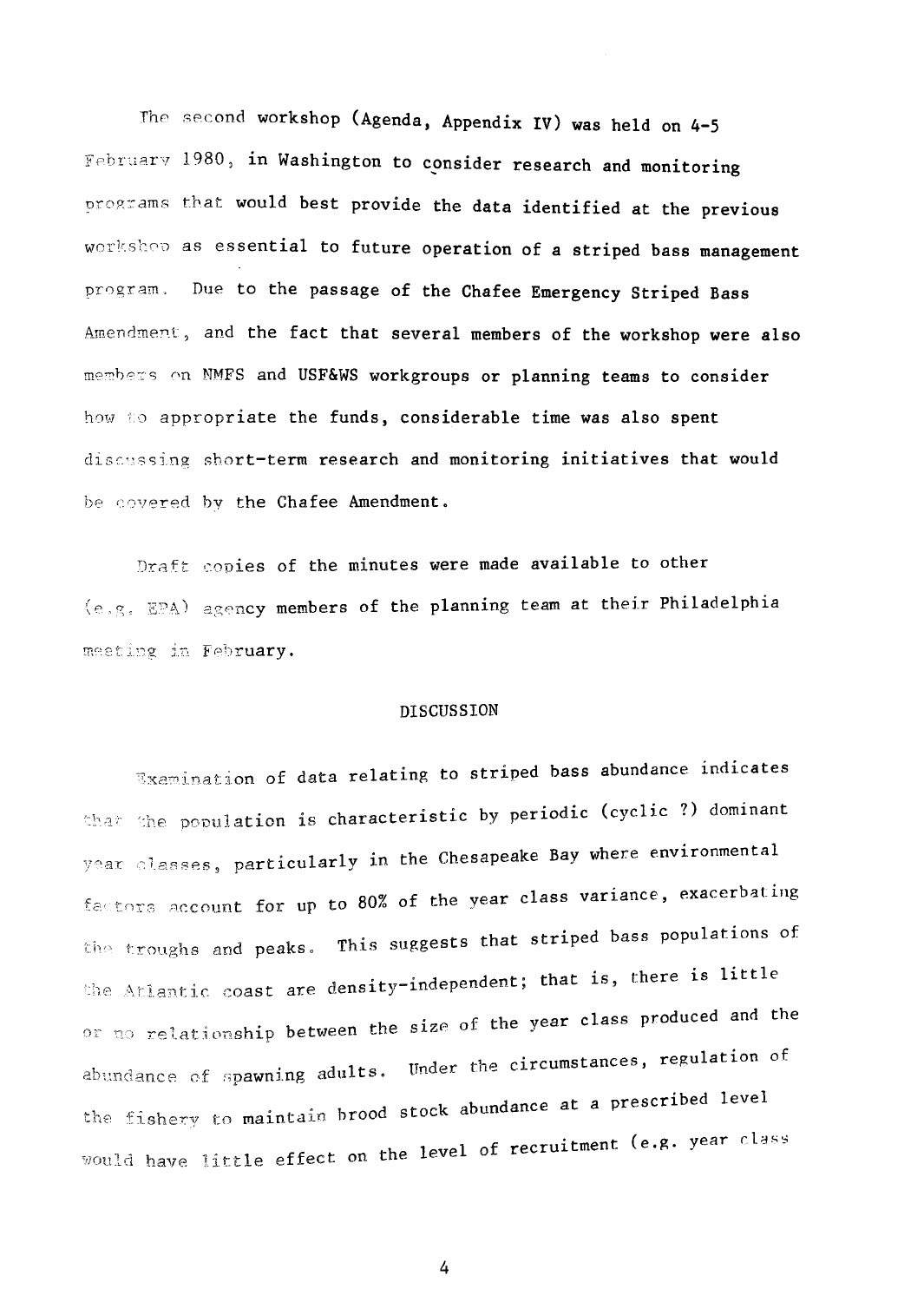strength) to the fishery. The consensus of the workshop participants was that an appropriate approach to management in the case of striped bass would be to reduce the interannual variability of the catch, or "smoothing" of the peaks and troughs, through control of fishing This technique essentially would distribute the catch from a effort. dominant year class over a greater number of years than has historically occurred in the fishery, thereby tending to maintain population abundance in the years between the production of dominant year classes. While this technique is capable of reducing the peaks and filling in the troughs in the annual catch, it will not necessarily "fill in" the troughs by an amount equivalent to the reduction in the peaks, nor will it necessarily increase the frequency of production of major year classes.

Current fishing effort shows the Chesapeake Bay commercial fishery to be dependent on the 2 to 3 year old males, and the coastal recreational fishery dependent on 4 to 6 year old females. Both fisheries have become further dependent upon the periodic (approximately every six years) dominant year classes; and the expanded fishery of the early 1970's (on the 1970 year class) has acutely missed the expected 1976 or 1977 dominant production. The reduced commercial catch during the 1976-1978 period is typical of that from the 1930's; the number of recreational fishermen, however, has increased significantly since then, and despite reduced landings, has remained large.

The age specific differential migration patterns, (e.g. 1-2 year olds remaining in the Bay and 3 years and older migrating up the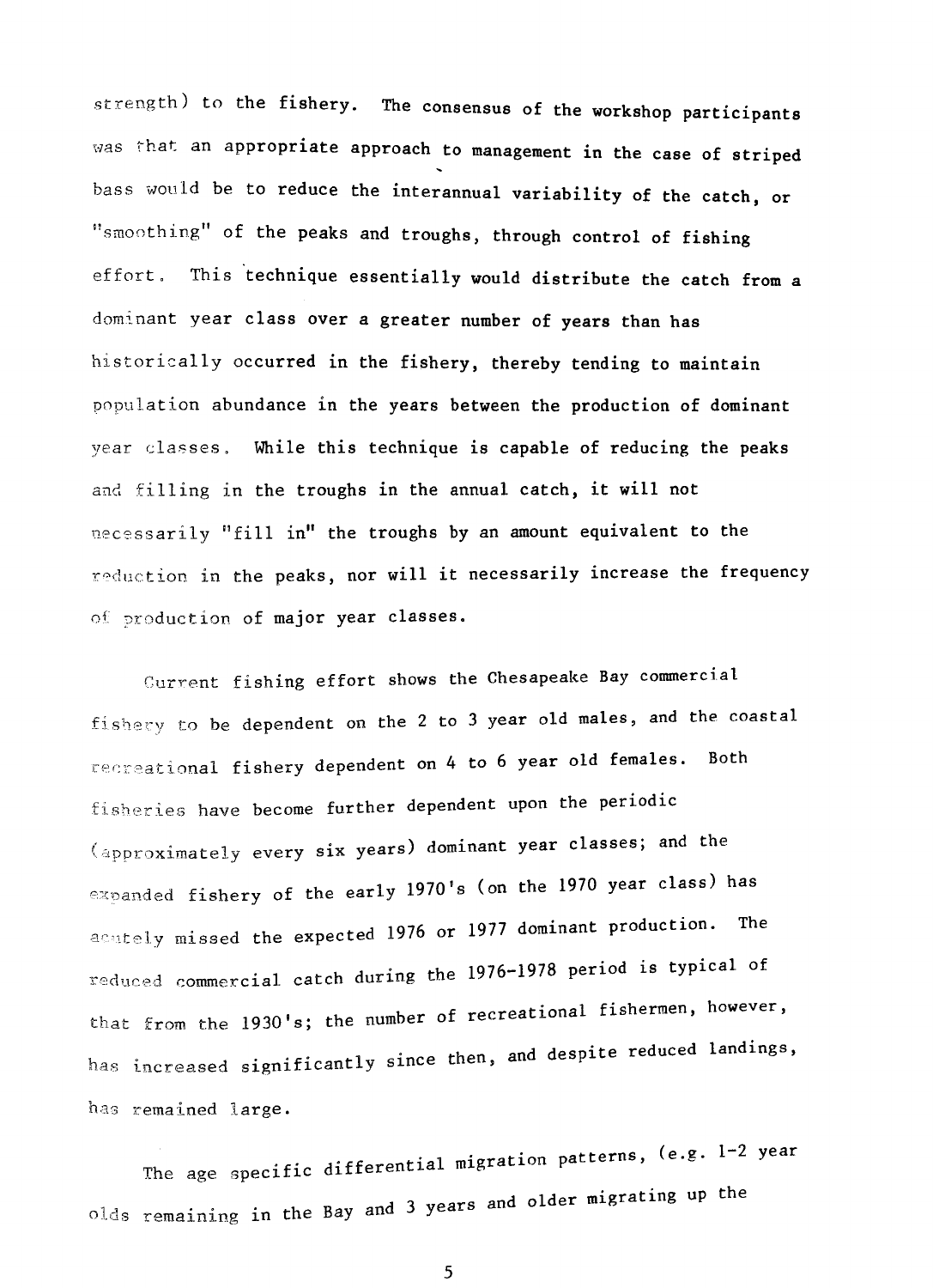coast and the resultant differentiation between Chesapeake Bay commercial and Middle Atlantic-New England states recreational catches create interstate socio-economic and political differences that make the striped bass a unique and difficult species for which to effect an interstate management regime.

With the complexities and objective of reducing catch variability in mind, the following recommendations were made by the group at the December 1979 meeting:

#### MANAGEMENT RECOMMENDATIONS

The management strategy to follow should be an "empirical" approach that would allow state regulatory agencies the flexibility to make annual adjustments to the management regime as the size of the stock fluctuates. Three alternatives were considered:

- 3. Status quo, no new management effort. This operates on the premise of supply and demand. While prices will go up during periods of low abundance, the cost of fishing on the stock will not be offset and commercial fishermen will direct their efforts toward other species. Recreational fishermen, without benefit of the positive reinforcement of catch will also redirect their efforts towards other species, thereby allowing the stock to recover.
- Reduce variability of catch by increasing the mean age of the  $2.1$ This would be accomplished primarily through a stock.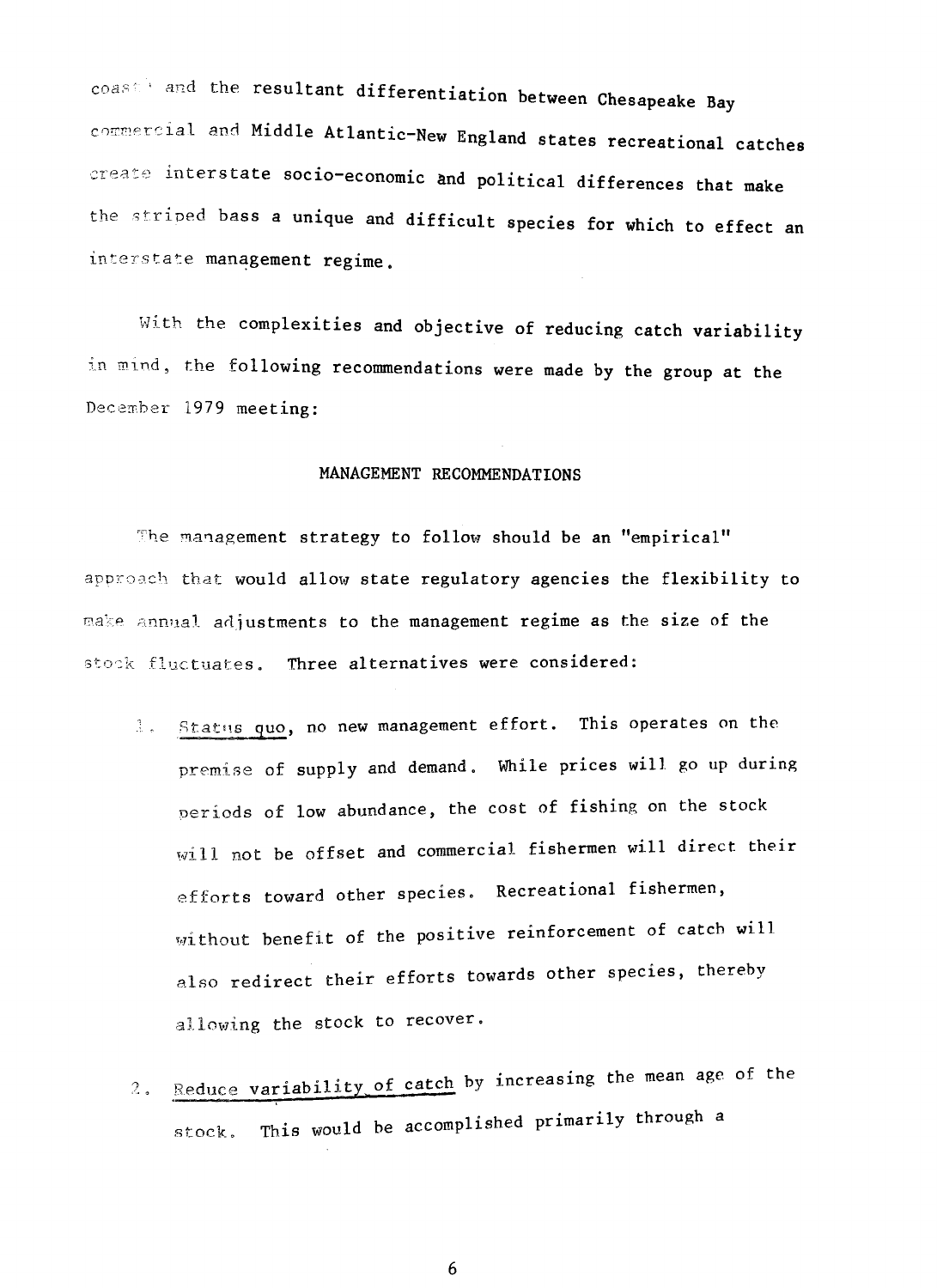coast and the resultant differentiation between Chesapeake Bay commercial and Middle Atlantic-New England states recreational catches create interstate socio-economic and political differences that make the striped bass a unique and difficult species for which to effect an interstate management regime.

With the complexities and objective of reducing catch variability in mind, the following recommendations were made by the group at the December 1979 meeting:

#### MANAGEMENT RECOMMENDATIONS

The management strategy to follow should be an "empirical" approach that would allow state regulatory agencies the flexibility to make annual adjustments to the management regime as the size of the stock fluctuates. Three alternatives were considered:

- 1. Status quo, no new management effort. This operates on the premise of supply and demand. While prices will go up during periods of low abundance, the cost of fishing on the stock will not be offset and commercial fishermen will direct their efforts toward other species. Recreational fishermen, without benefit of the positive reinforcement of catch will also redirect their efforts towards other species, thereby allowing the stock to recover.
- Reduce variability of catch by increasing the mean age of the  $2.1$ This would be accomplished primarily through a stock.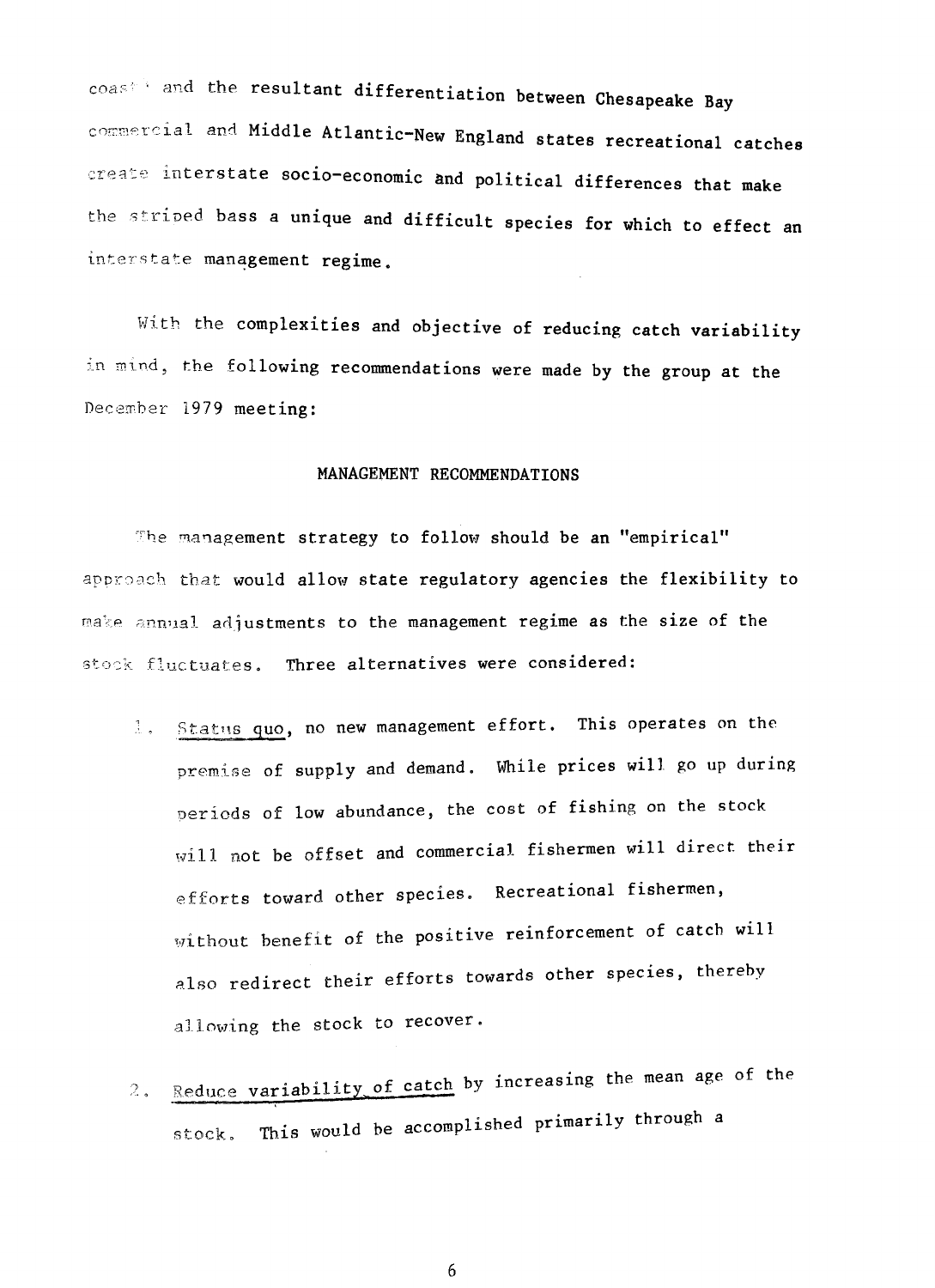reduction of mortality on smaller fish. The effect would be to extend the longevity of cohorts, which in addition to increasing the mean age would increase the stock size of five to seven year old females, the ideal age/abundance ratio for maximum viable egg production.

3, Reduce overall mortality rates and possibly enhance stock nroduction by supplemental hatchery operations and/or habitat protection. This alternative will require significant 1ncreases in funding and may not, in the end, **show** tangible results.

Altermative 2 was selected the most practical and compatible with Ourrent management practices, and knowledge of the fishery. Four possible means of implementation and enforcement/regulation were suggested.

- 1. Minimum mesh (commercial) and/or size (commercial and recreational) regulations that could be adjusted up or down as the size of the stock warranted.
- $\pmb{2}$  . Geographic/seasonal recreational creel limits that would change according to local stock conditions. Age/size specific quotas could also be recommended for commercial catch by geographic area.
- 1, Geographic and seasonal restrictions on catch to protect particular sex or size groups (e.g., no fishing on spawning grounds during spawning season),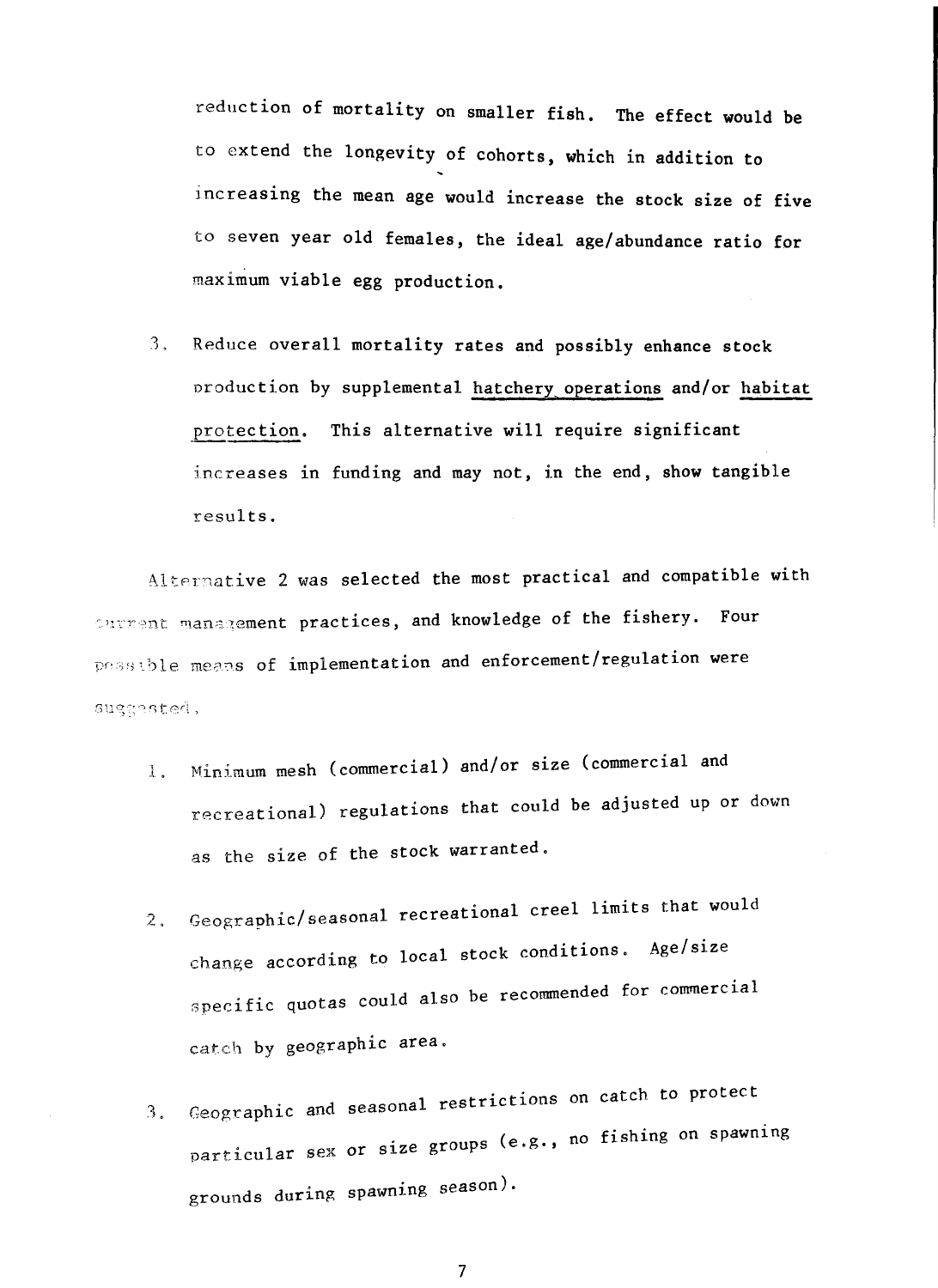Regulation of effort by season, time of day, location, or  $4.1$ gear.

These recommendations will require two major commitments by the states. 1) Long-term funding will be necessary for a continued monitoring/statistics program of annual recruitment and catch; and 2) the individual state regulatory/management agencies must be given the authority to make routine changes in quota, mesh size, season, etc. according to the annual results of recruitment and catch monitoring.

Following up on these recommendations, the group identified several information needs for development, implementation and operation of a management plan. These include a reliable annual juvenile (young-of-the-year) index, and a program for the collection of catch and effort data. The specifics are detailed in the next section, Research and Monitoring, and were developed at the February  $1980$  meeting.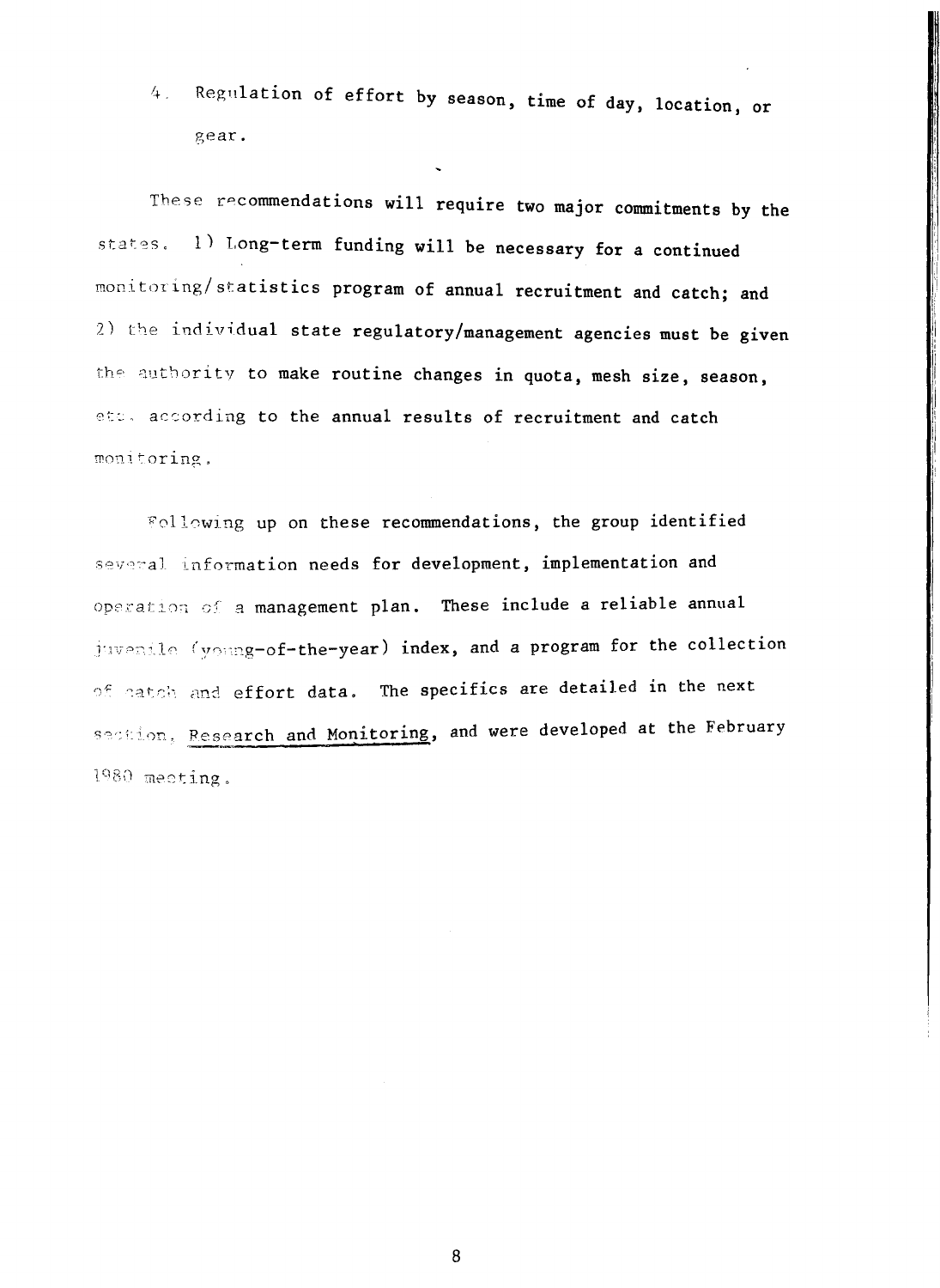### RESEARCH AND MONITORING

#### RECOMMENDATIONS

Four major areas for research and monitoring of striped bass stocks were given highest priority, based upon the recommendations of the December management strategy meeting. These included:

- 1. MORTALITY
- ? RECRUITMENT
- 3, STOCK STRUCTURE
- 4. SPECIAL BIOLOGICAL STUDIES
	- Reproductive success (e.g. fecundity, senility) related to habitat condition.

These priorities were considered from two perspectives: the development and operation of a State-Federal Fisheries Management Plan, and research under the aegis of the Chafee Amendment to the Anadromous Fish Conservation Act (PL89-304). There was unanimity as to the four major areas of research and monitoring but not so on the actmal methods to use. The following is a distillation of these discussions, including the "pros-and-cons" of each approach, general comments and consensus recommendations. (Remembering that by definition a consensus does not imply unanimity.)

#### $MORTAI,ITY$

Monitoring of mortality rates is a necessary program for the  $Operation$  of the management plan, regardless of the approach.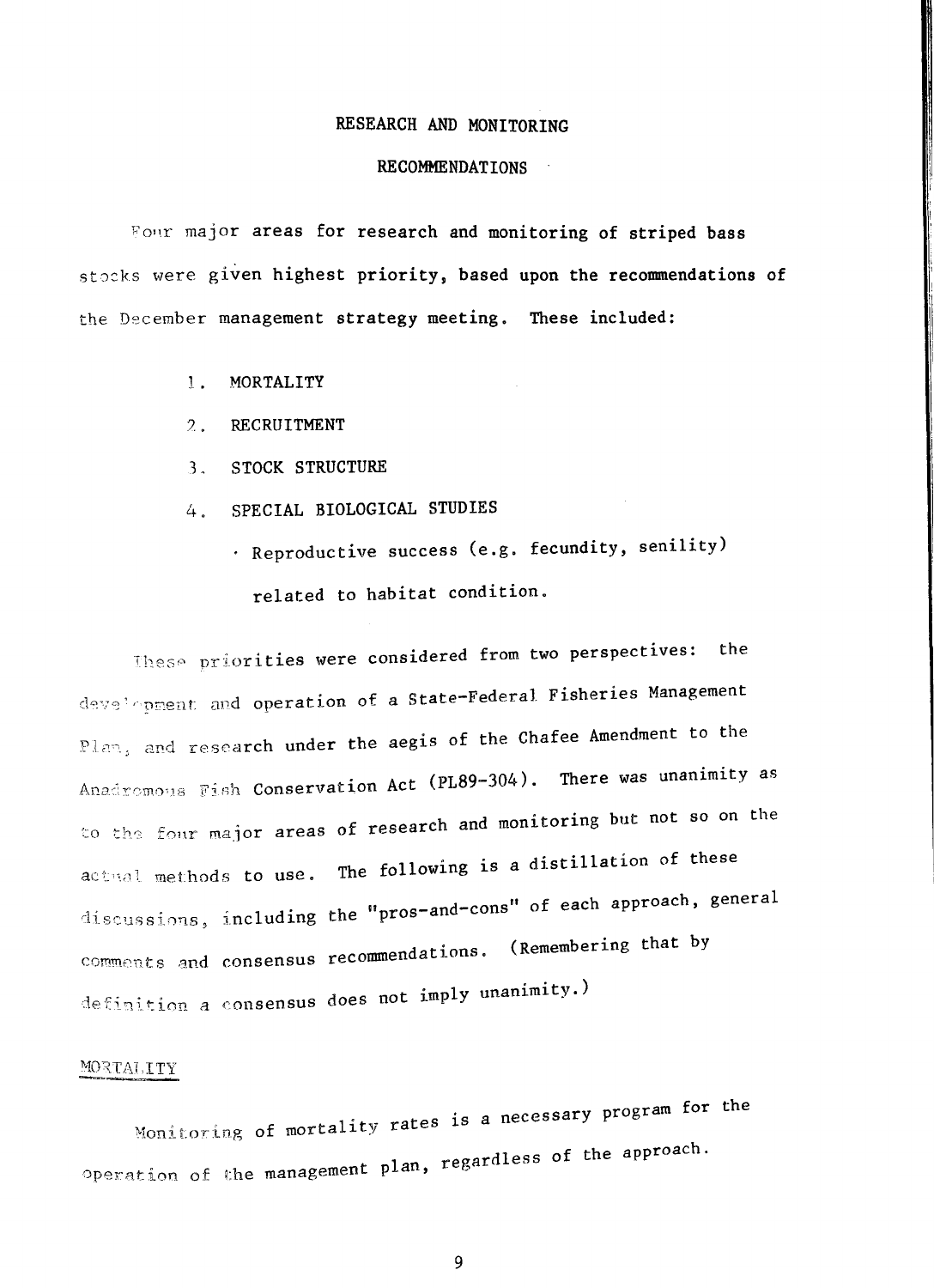Analysis of differential rates by age, size, sex, and location will allow the closure of areas to protect spawning, juveniles, and small year classes, and provide justification for geopolitical differences in regulations/codes.

Mortality estimates should include rates by sex, age, gear, location, and season. Three basic approaches for this assessment include;

- Mark-Recapture
- Cohort Analysis
- Catch-Effort Analysis

### Mark-Recapture

Mark-Recapture studies pose a problem in that tag shedding can disrupt the results, and a tagged fish becomes "abnormal" to the other fish. Juveniles should be tagged but their tagging mortality can exceed 60%. Tags that do not produce excessive mortality, such as internal nose tags, can be used in areas of concentrated commercial effort but give almost no returns from predominantly recreational areas (e.g. the coastal fishery). An incentive to return the tags, perhaps monetary, should be developed.

The advantage of tagging is that it allows a separation of natural and fishing mortality, and commercial from recreational. Large scale tagging efforts during spawning, when the fish are concentrated, is efficient; but such efforts can produce a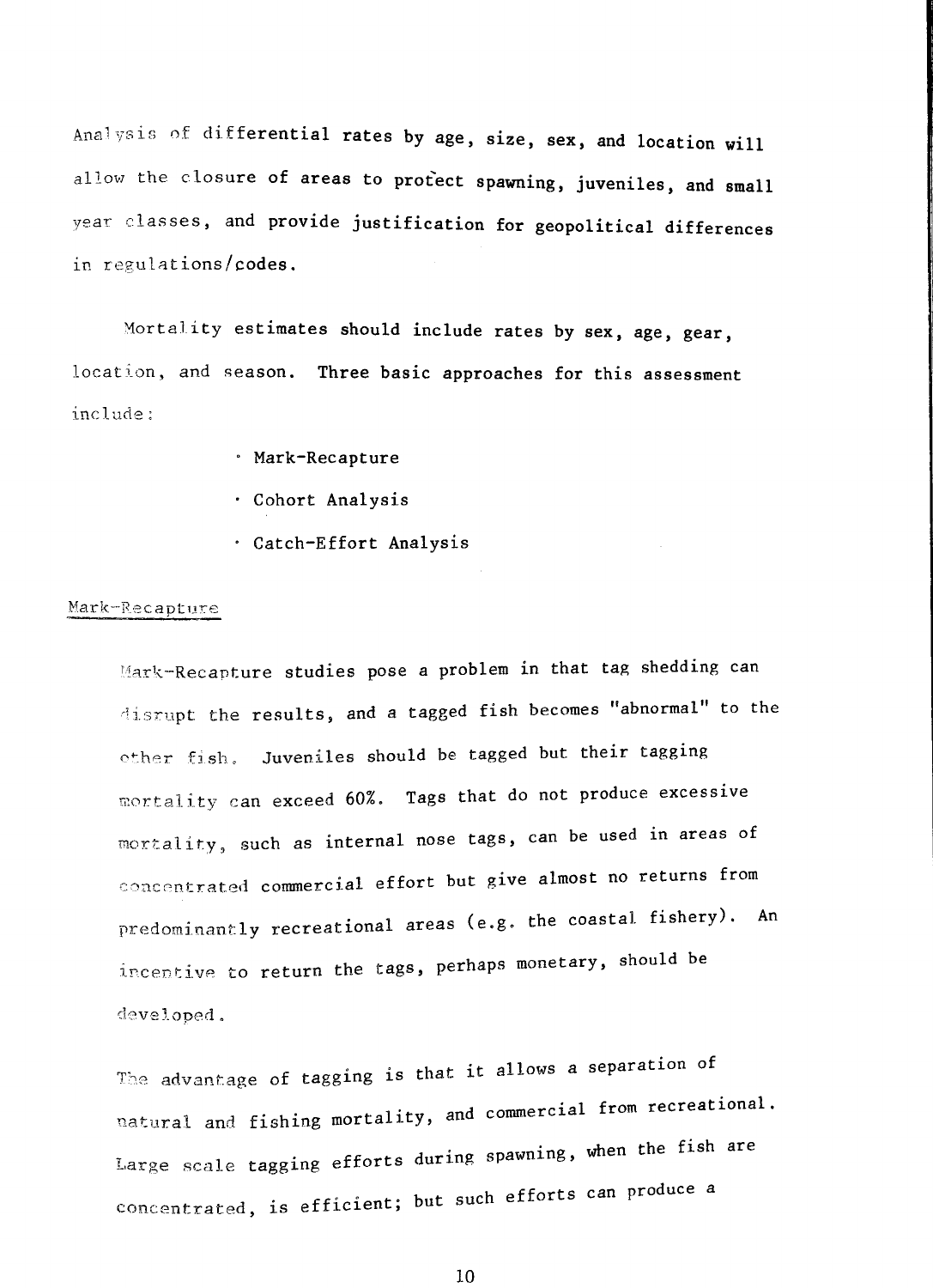Analysis of differential rates by age, size, sex, and location will allow the closure of areas to protect spawning, juveniles, and small vear classes, and provide justification for geopolitical differences in regulations/codes.

Mortality estimates should include rates by sex, age, gear, location, and season. Three basic approaches for this assessment include:

- · Mark-Recapture
- · Cohort Analysis
- Catch-Effort Analysis

### Mark-Recapture

Mark-Recapture studies pose a problem in that tag shedding can disrupt the results, and a tagged fish becomes "abnormal" to the other fish. Juveniles should be tagged but their tagging mortality can exceed 60%. Tags that do not produce excessive mortality, such as internal nose tags, can be used in areas of concentrated commercial effort but give almost no returns from predominantly recreational areas (e.g. the coastal fishery). An incentive to return the tags, perhaps monetary, should be developed.

The advantage of tagging is that it allows a separation of natural and fishing mortality, and commercial from recreational. Large scale tagging efforts during spawning, when the fish are concentrated, is efficient; but such efforts can produce a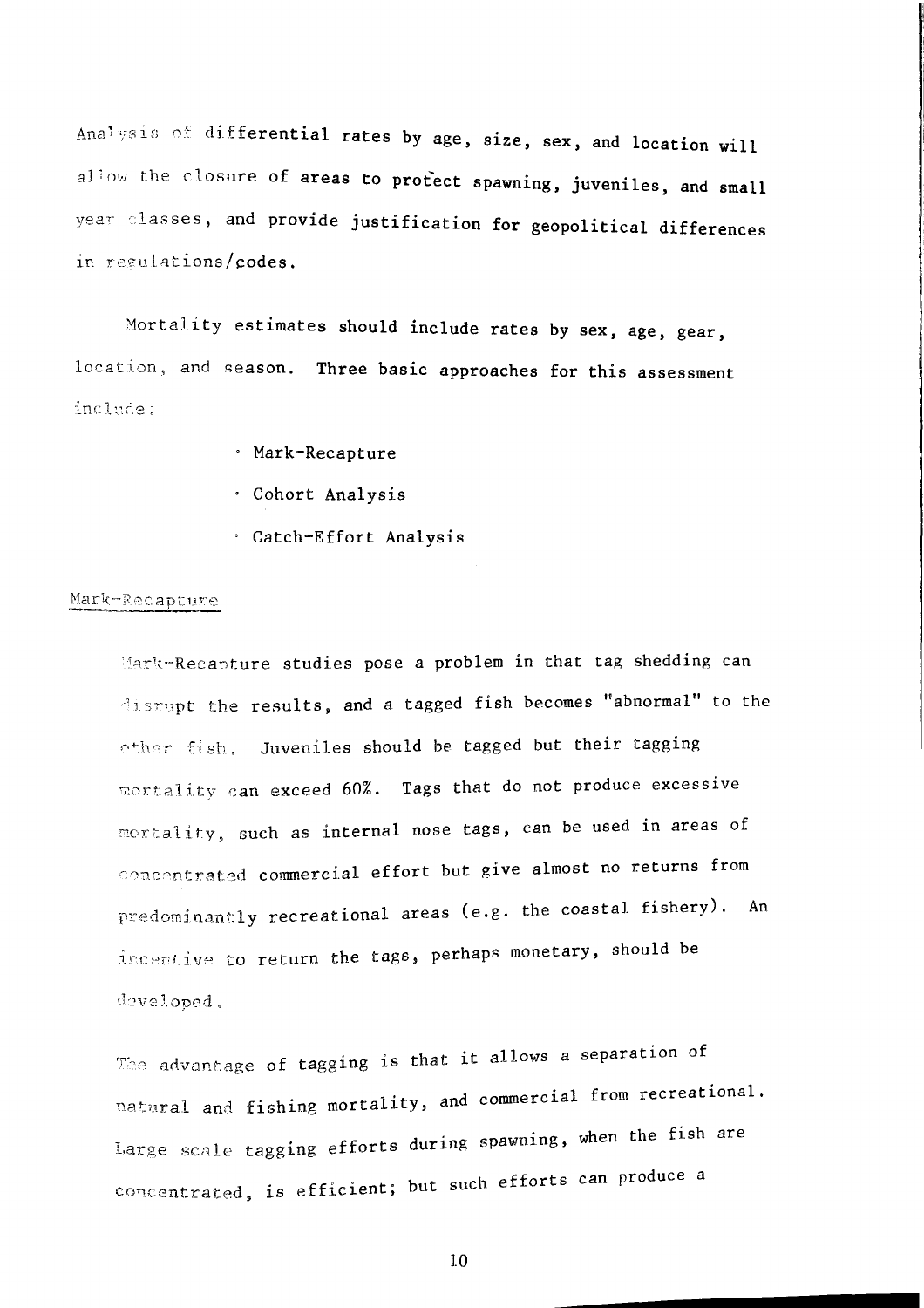disproportionate number of males with most returns being over a short time frame. These early returns could be disregarded.

The number of fish that need to be tagged is based upon the variance which is approximately the inverse of the number of returns. Generally speaking 600 fish per size range **1s** · acceptable.

### Cohort Analyses

Fishing mortality can be derived from a knowledge of the age ·:omposition of the catch (natural mortality must be known as well as population size, hence the need for tagging). Estimates must he stock specific, even where stocks mix.

The lack of effort data, particularly in the sportfishery, will hamper analyses; however, catch curves can be constructed.

Cohort data can best be obtained, in areas such as the Shesapeake, Roanoke, or Hudson from scientific surveys. The cost., however, precludes this approach for any long term analysis. Commercial catch monitoring will be necessary, as will development of a means to monitor the recreational catch. In all cases data on age, sex, and size must be collected.

# Catch-Effort Analysis (catch or landing data)

rou tine (monthly) catch statistics Even with scientific surveys, will still be needed. Some 30-40 fish from each size range will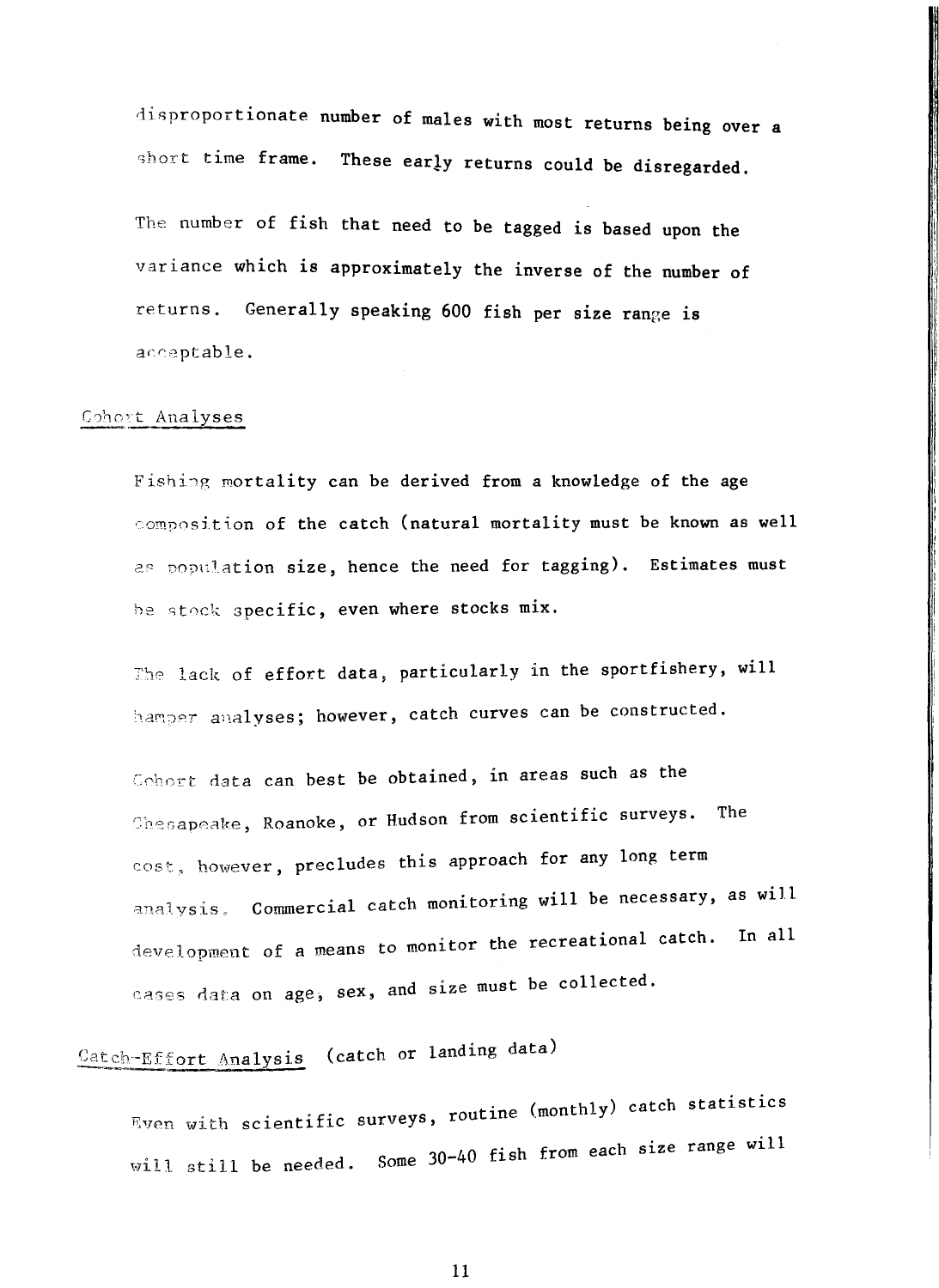he needed from each area (e.g., river) for sex, size, and age composition. The number of sampling sites and frequency will  $\forall$ ar $\forall$  from location to location depending upon the sample '.1ariance.

A standardized "catch sheet" is needed for all to use. This would include number of fish caught, a scale sample, sex, size, and possibly *a* flesh or organ (testes, ovaries, kidney, blood) subsample for later contaminate analyses.

#### Recommendations

A ~agginr, program, 1n concert with *a* cohort analysis, should be conducted to determine mortality rates, with at least 600 fish of each size category being tagged from each area. These should include the major spawning grounds and along the coast.

Juveniles should be tagged in the nursery areas with metallic nose tags and the commercial fish houses monitored for returns.

A standardized routine catch reporting system should be instituted among all states that would include at least monthly data on:

- number of fish caught
- scale sample
- sex
- size
- flesh sample if possible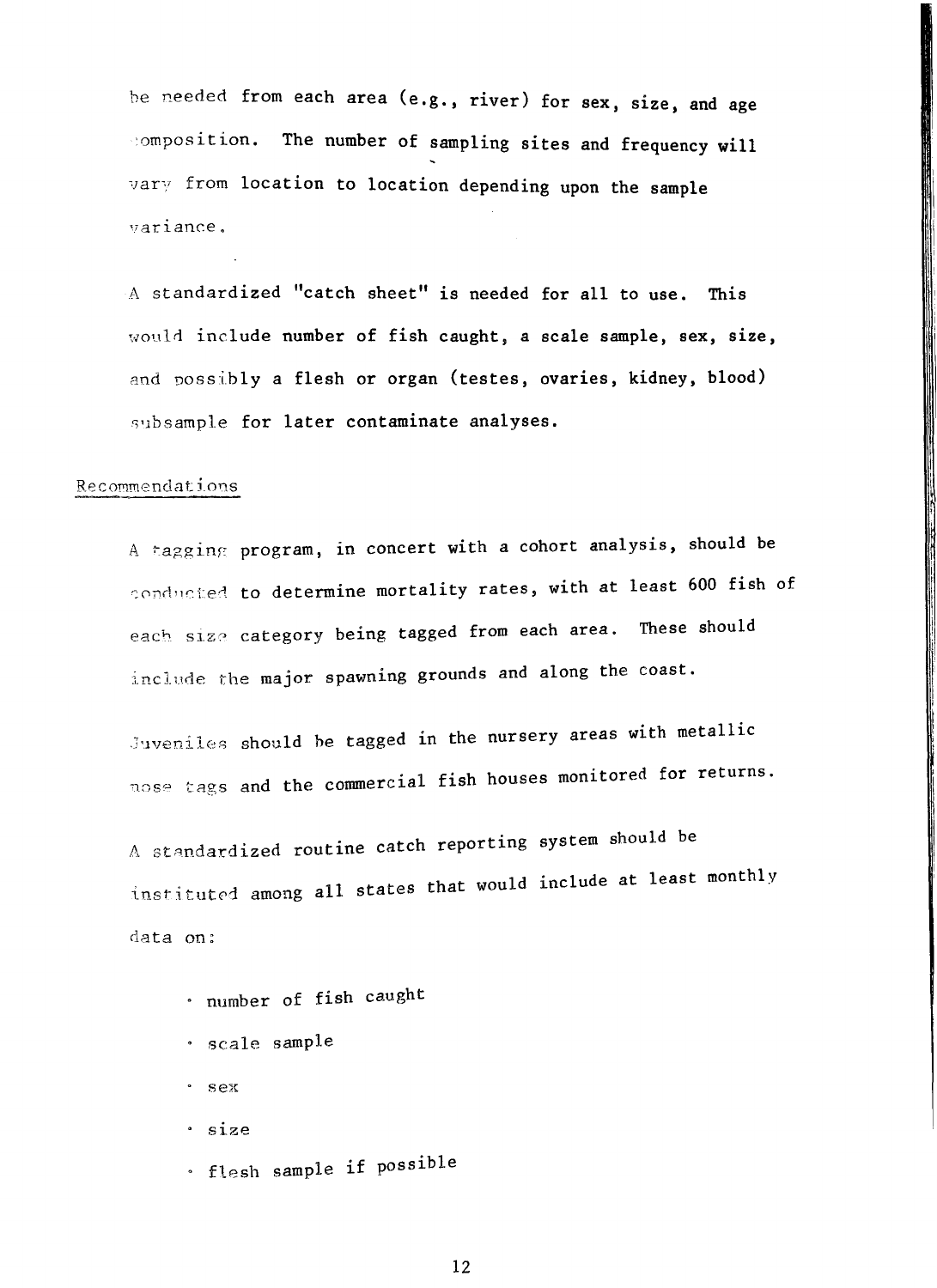The sample size should be around 30-40 fish from each area, the frequency and number of sites to be determined from analyses of sample variance.

#### RECRUITMENT

The only accurate recruitment surveys are the Maryland Tidewater Fisheries Administration Annual Production Surveys which provide an index of young-of-the-year from Maryland's spawning rivers, and the Roanoke young-of-the-year indices for North Carolina. These are essentially "pre-recruit" indices. Recruitment surveys such as these. for the Virginia waters of the Chesapeake Bay and the Hudson River will allow forecasts of relative harvests 2 to 3 years in advance.

Night time sampling may be an effective way to eliminate cloudy-sunny day biases; and random sampling, while preferred may not be possible due to the shoreline configuration. Further, due to interannual variations in the environment, the actual center of the nursery ground may shift upstream or downstream causing an additional source of error. Variance estimates of catch would give a degree of quantification to the sampling and dictate how many samples or sites to collect.

To the extent possible, sampling techniques should be standardized between states. (In fact, previous discussions by S&S Committee members have resulted in an agreement between New York, Maryland, Virginia and North Carolina to conduct comparison sampling during the summer of 1980.

ి లే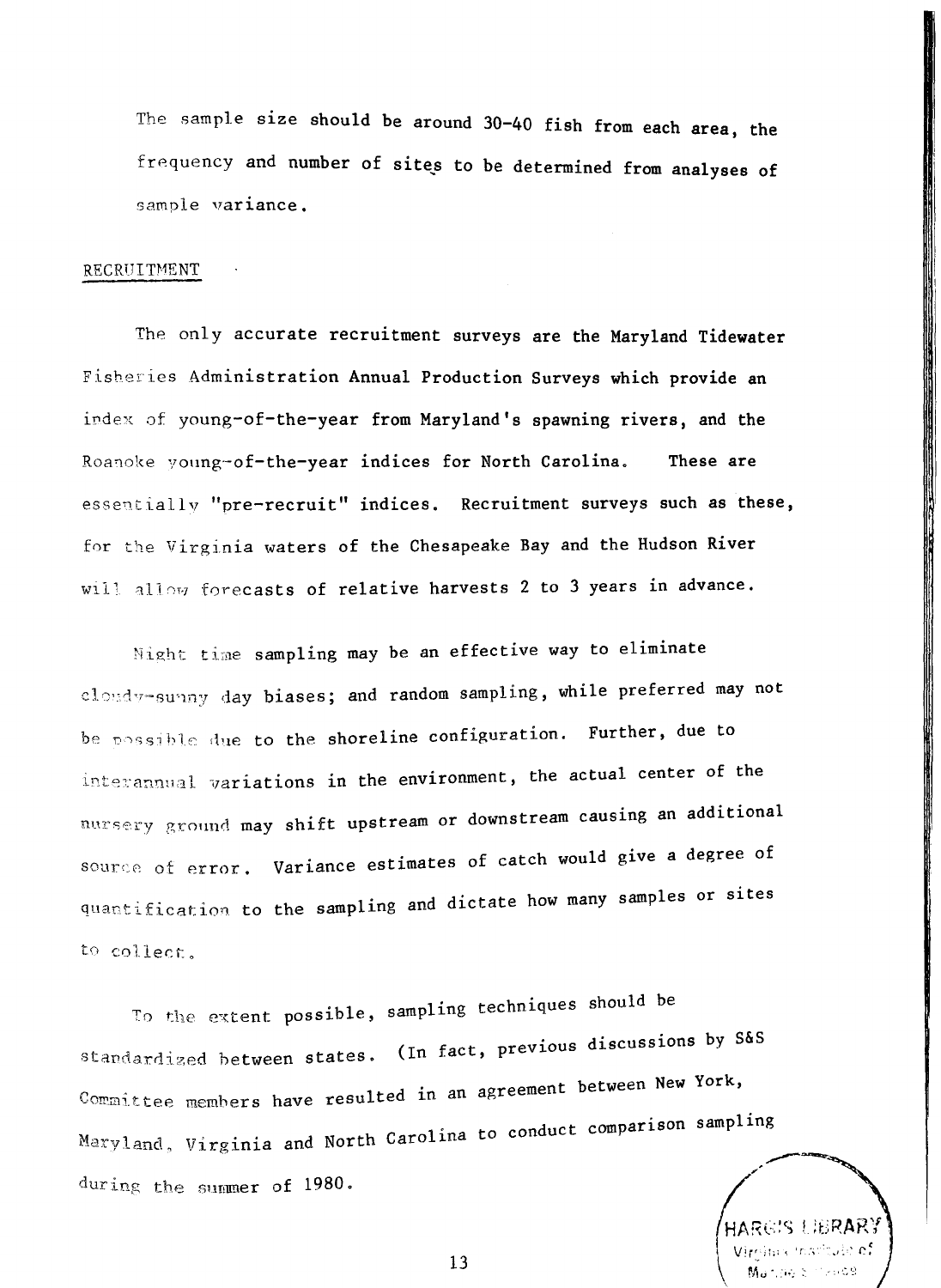Standardized pre-recruit (annual monitoring) for young-of the-year bass should be conducted on nursery grounds.

### STOCK STRUCTURE

There was no consensus on the priority of stock structure studies; however, it was felt that mortality was more important. Four basic techniques were discussed:

- · Biochemical Analyses
- · Use of Contaminants
- · Meristics
- · Tagging

### Biochemical

Previous studies (e.g. Krantz and Morgan) showed good results the first year but not the second. The discriminate function analysis of blood serum was not very convincing; perhaps techniques for collection need to be more rigorous. Enzymes have been used, but this requires fresh caught specimens, so commercial catch cannot be used. Biochemical studies are a "long range" approach.

There was some feeling that since biochemical studies for striped bass have not been proven, perhaps a high priority focus should be directed towards testing the validity of the techniques.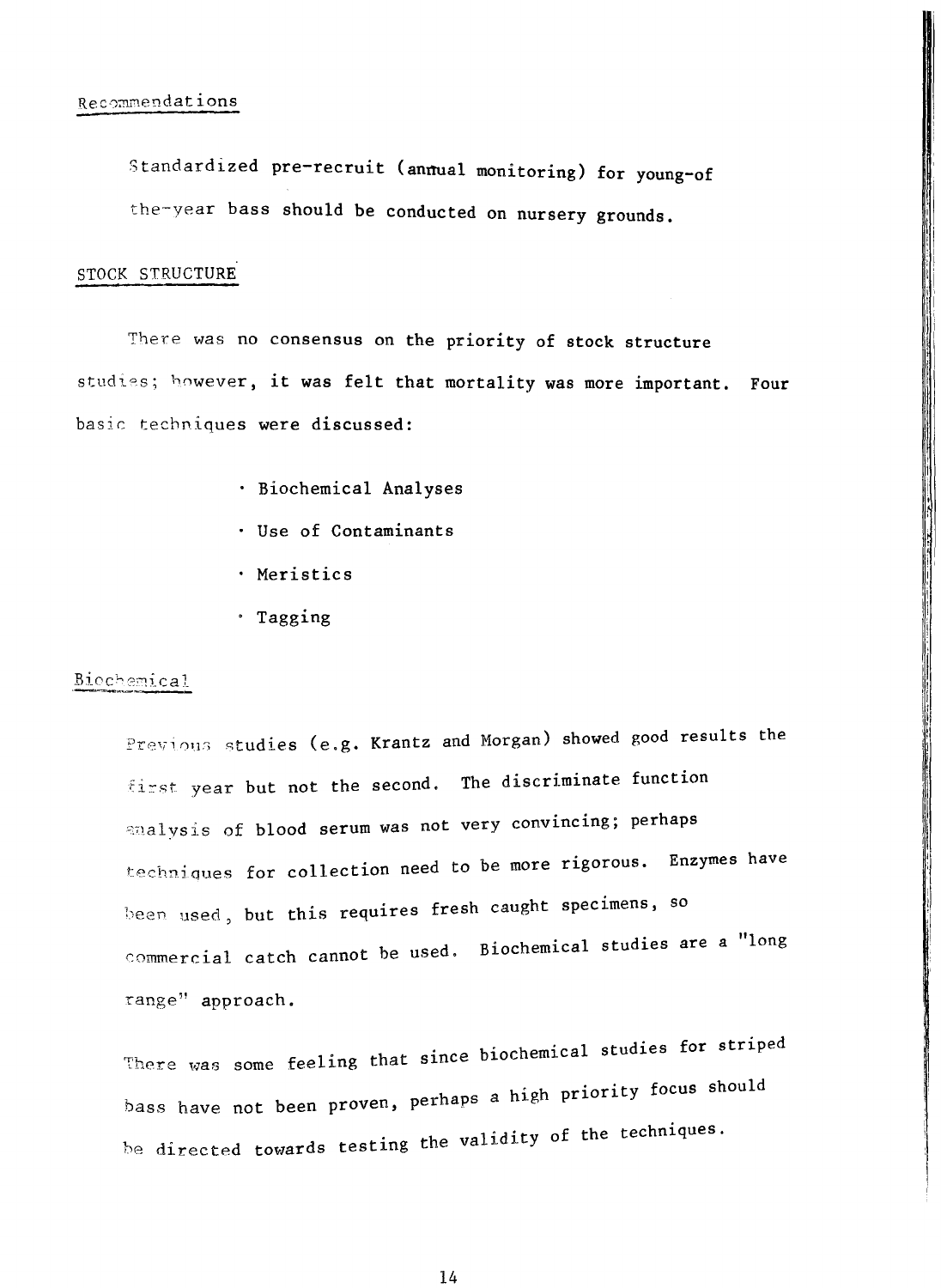Hatchery test animals of "pure" lineage might be a way to test methods.

#### Contaminants

Contaminants may prove to be a good stock "tag" if significant local pollutants can be identified. PCB's in the Hudson River seem a good possibility due to the river's background levels and the chemical's long biological retention time; and Kepone appears to be a good James River tag, as does the "red sore" disease in North Carolina. It was also noted that heavy metals have been used to discriminate among Pacific salmon stocks. A combination of hagging and contaminants studies may be the best way to go.

### Meristics

There was little discussion on the use of meristic studies beyond the fact that they have been commonly used and have problems. They can be used with commercial landings and hence their wide use.

### Tagging

There have been numerous problems over the years using tagging, however, as with meristic studies, it continues to be a popular method.

Tagging requires large numbers of captures; however, the sample size can be reduced if the study focuses on one size of fish  $(e.g. "cows").$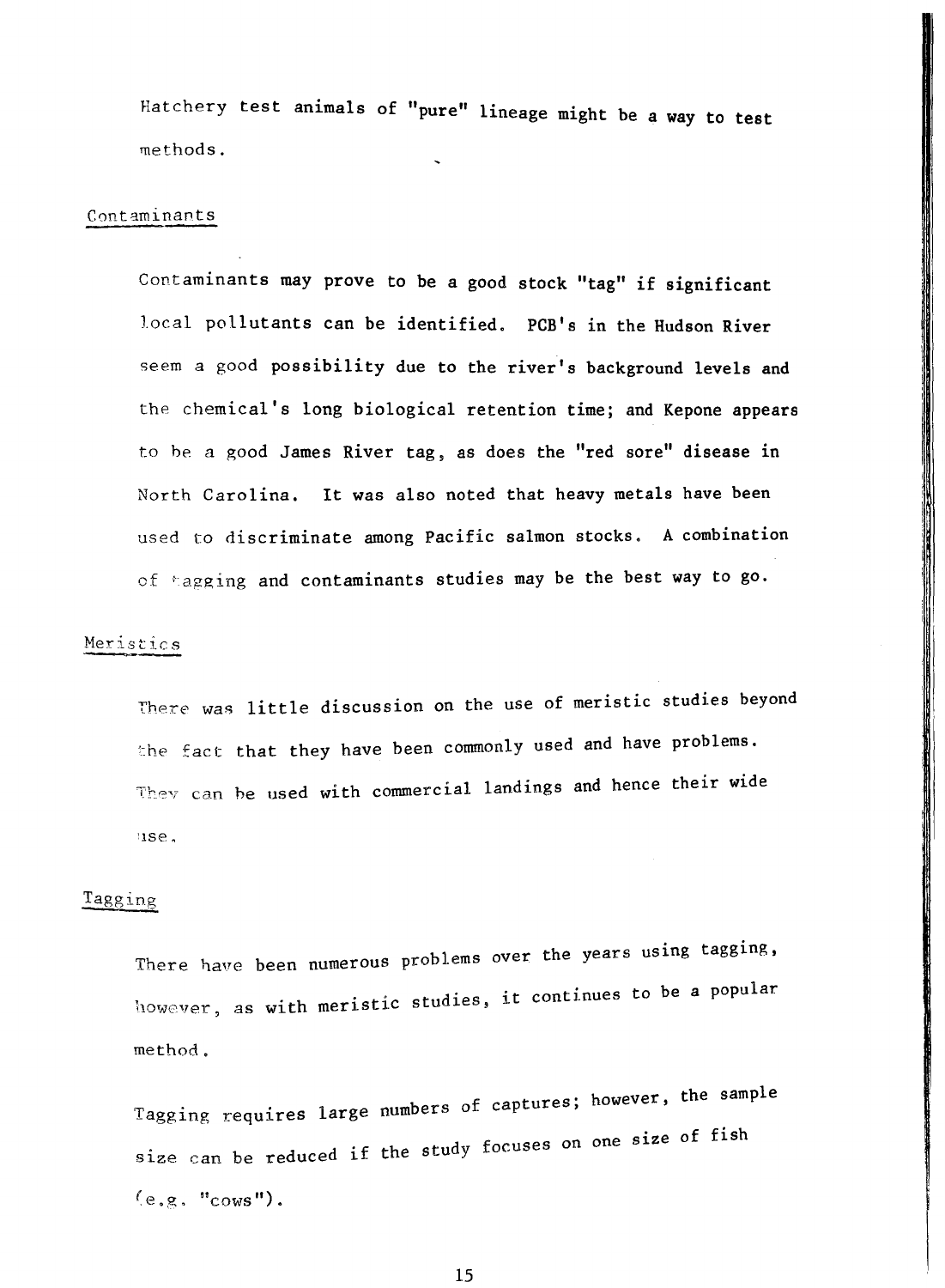Tagging can also be used with any of the other three methods as "yes or no" supporting data. If conducted over time it can show relative annual contributions of different areas. It can show not only what 3-5 year olds leave the Chesapeake and migrate northward, but what returns.

Handling of the fish has always been a problem. Gill nets have heen used in Maryland rivers but have to be tended closely. Haul seines have not worked in Maryland's waters but have been very successful on New York's ocean beaches.

#### Recommendations

High priority (including Chafee Amendment funds) should be placed on basic research directed at testing the validity of biochemical stock structure studies. "Pure" hatchery fish might be used as a baseline stock.

Eagging should be conducted as it also provides data on mortality, migration, and growth. A combined tagging/contaminant tag study would be most useful and should be conducted annually until the "technology" is worked out, then once every 5 years.

### SPECIAL BIOLOGICAL STUDIES

### Reproductive Success

The Scientific and Statistics Committee research priorities call for an examination of egg/larval viability (as does the Chaffee Amendment). The most important factors to consider would be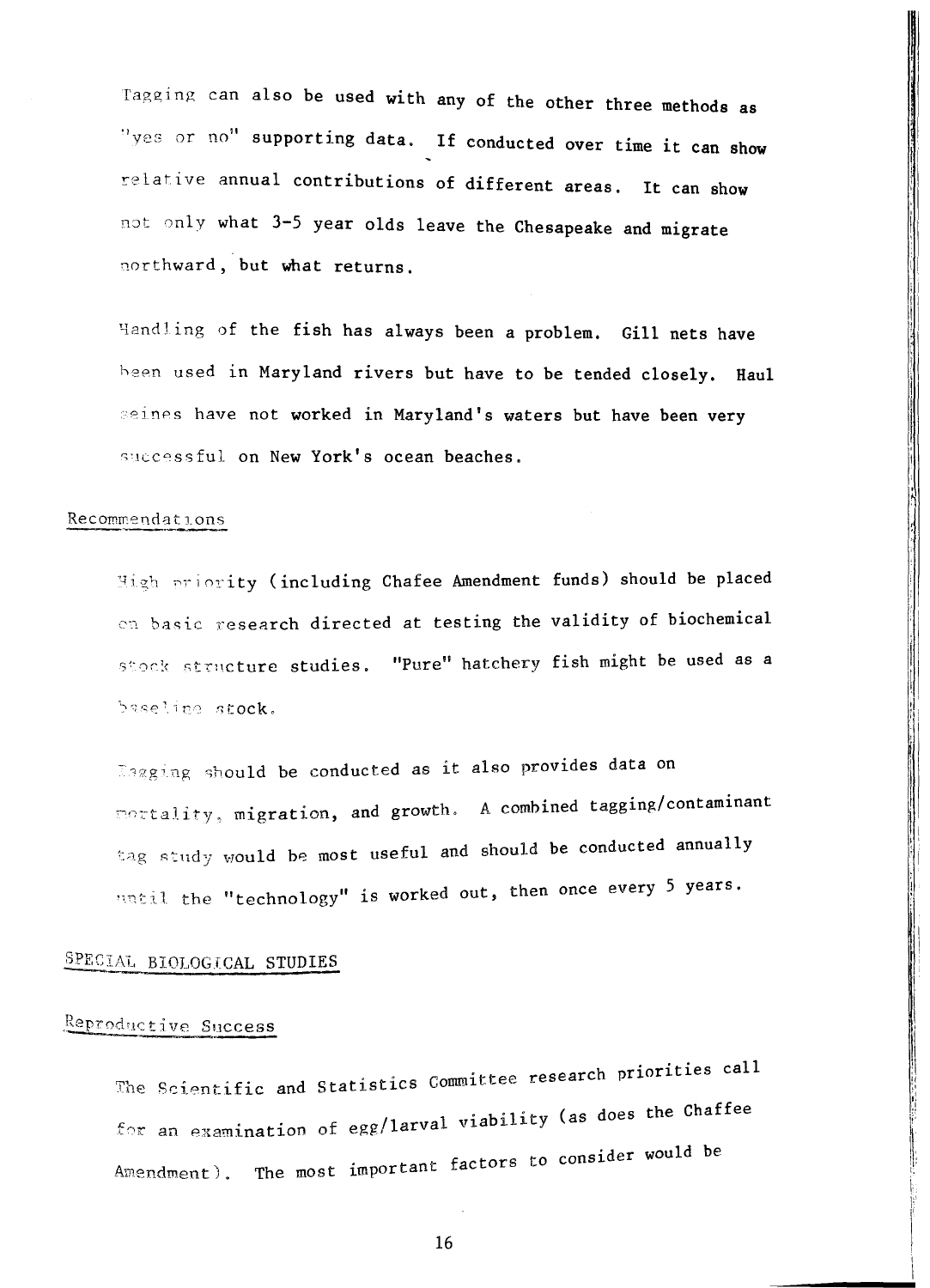changes due to direct contact with environmental contaminants after spawning and prior to spawning from the adult body burden.

The question of egg viability is not new as several earlier papers (1950's) questioned the protection of cows that may be reproductively senile.

Studies should focus on oil drop analyses and food chains. Food thain studies would include both the roles of striped bass as predators, and the effects of cannibalism. The work at the Tiburon Laboratory in California has suggested that the color, size and nutritional make up, as well as contaminant load of the pil drop may be significant controlling factors in determining yearclass strength.

Histological studies of the ovaries, in conjunction with oil drop analyses, could also provide insight into egg viability.

Egg viability studies, while the most critical, will be the most difficult, and perhaps Chafee monies should be used to develop techniques or get programs started. Probably the question will not be answered within the 3 year funding period. A good place to start however, might well be with hatchery reared fish where the water quality can be controlled. Second generation brood stock of known contaminant burden could then be used experimentally in bioassays. Laboratory bioassays can also be run now with known contaminants on eggs and larvae, and this is probably a good place to start.

17

**The Company of the Second Control of the Second Second Second Second Second Second Second Second Second Second**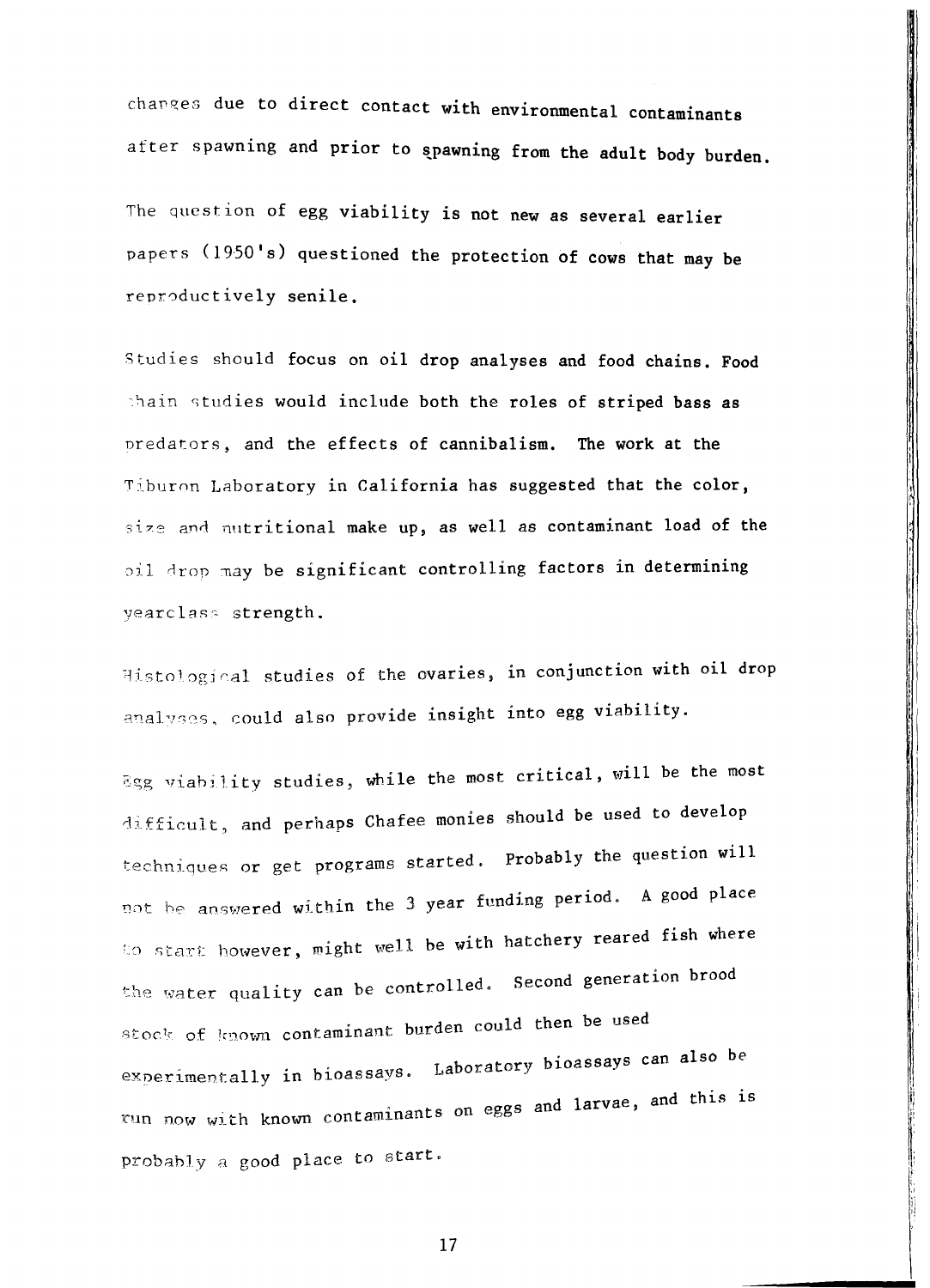The problem of separating natural from contaminant-induced spawning success variability will also be very difficult, but necessary to an understanding of viability. No efforts have been directed toward relating actual stock fecundity to the young-of-the-year indices or to the intermediate egg/larval stages.

The possibility that interannual fluctuations in available forage plays an important role in determining yearclass strength needs to be evaluated.

The question of the importance of the size of available spawning and pursery grounds was discussed and considered hard to quantify. The salinity distribution in the San Joaquin estuary of California was cited as an example of a quantifiable variable impacting year class strength just as it does for blue crabs in the Chesapeake. While such factors may be statistically quantified, the loss of spawning/nursery grounds to landfill or damming will be difficult if not impossible to quantify.

The possiblity (probability) that some stocks are primarily under the influence of natural factors, while others are influenced by contaminants further complicates the problem. Some light may be shed on this with a combination tagging/contaminant stock study.

### Recommendations

Egg viability studies, while perhaps the most important, will be the most difficult to quantify. Laboratory studies should be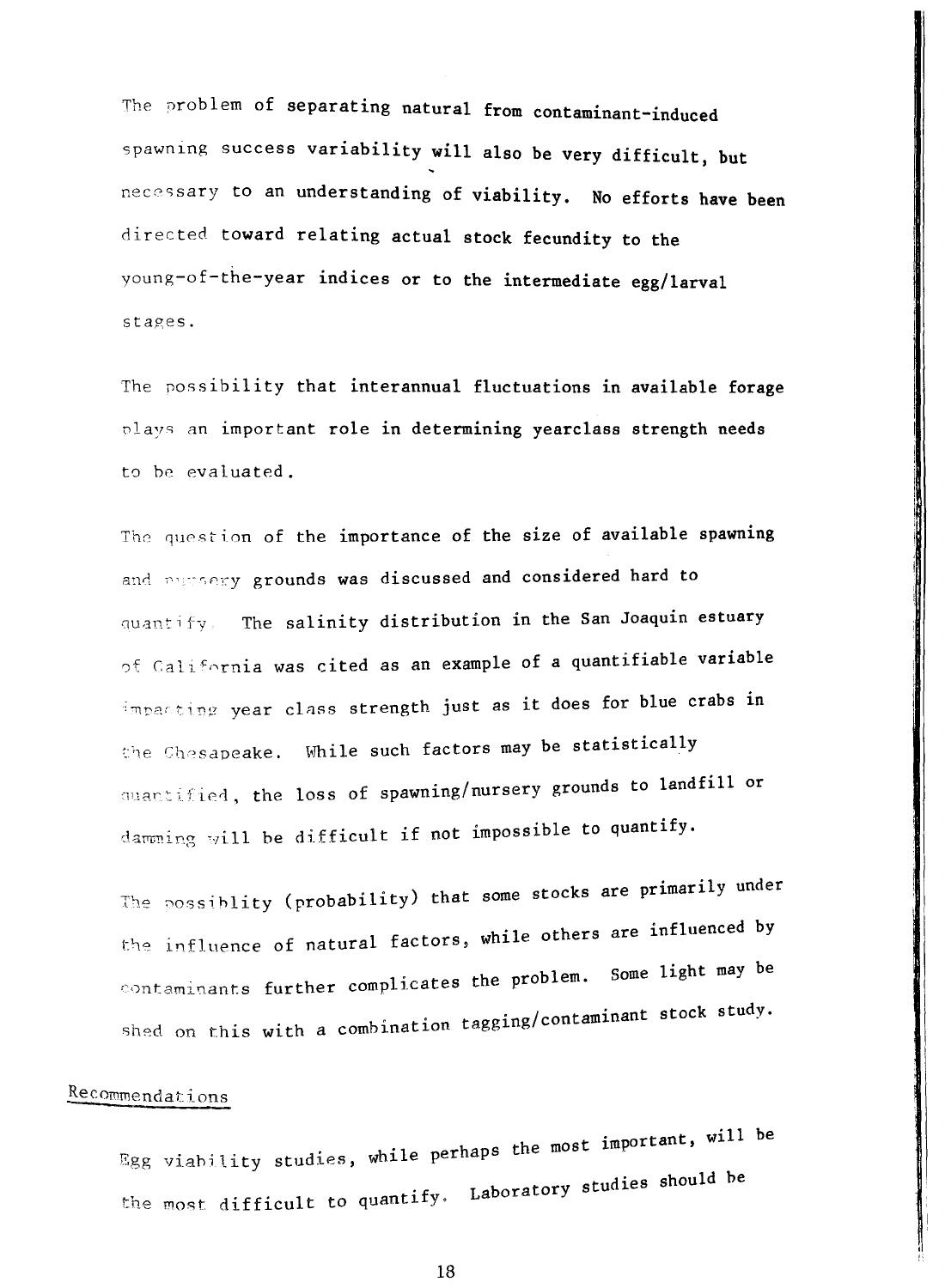conducted of specific pollutants vs. egg viability. The question of naturally decreasing viability with age must also be considered, as must the impact of natural environmental fluctuations. [While not considered by the participants, an examination of sperm count and viability might also be considered. Editor's note.1

In addition to laboratory bioassays, the question of egg viability should be examined by analyses of the egg oil drops for contaminants and nutritional value, as should the condition (e.g. histological) of the parental ovary. The condition index (perhaps a liver condition index) of the parent, as well as body burdans should be determined for probable contaminants. Contaminant routes in the food chain must also be determined.

Matural fluctuations in salinity or forage may cause variations and should be examined; however, demographic changes (i.e. land fill' will be most difficult to quantify and should probably have a low priority.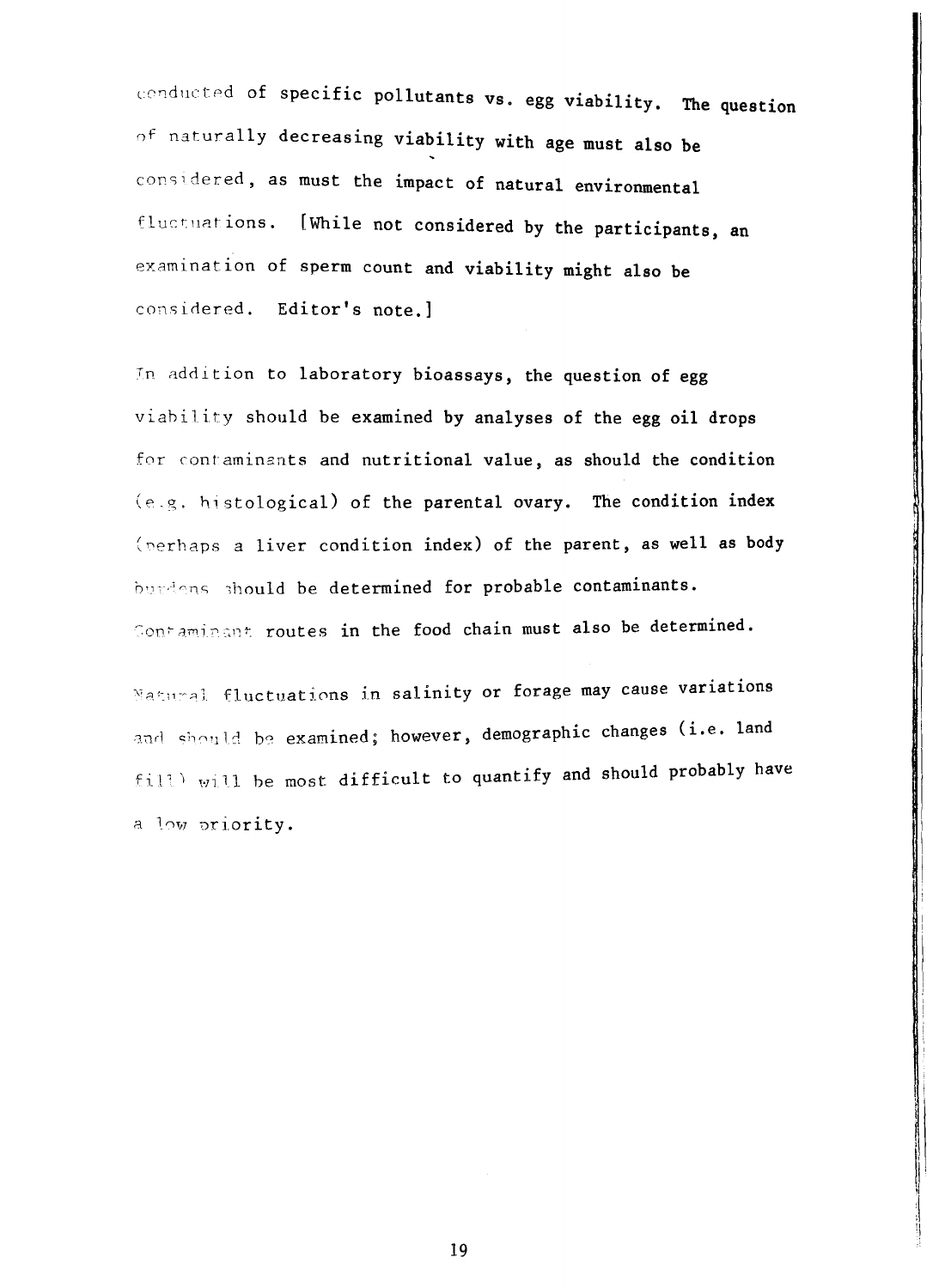### APPENDIX I

### List of Participants

1. Dr. Philip Goodyear National Power Plant Team 2929 Plymouth Road Room 206 Ann Arbor, Michigan 48105

 $(313)$  668-2365

2. Dr. Joseph Loesch Virginia Institute of Marine Science School of Marine Science College of William and Mary Gloucester Point, Virginia 23062

 $(804)$  642-2111, Ext. 275

3. Dr. Richard Deriso Curriculum of Marine Sciences University of North Carolina 12-5 Venable Hall Chapel Hill, North Carolina 27514

 $(919)$  933 1252

4. Dr. Tibox Polgar Martin Marietta 1450 S. Rolling Road Baltimore, Maryland 21227

 $(301)$  247-0700

5. Dr. Michael Sissenwine Northeast Fisheries Center MMFS/NOAA Woods Hole, Massachusetts 02543

 $(617)$  548-5123

 $6.$  Dr. Webb Van Winkle Aquatic Ecology Section Head Oak Ridge National Laboratory  $P.0.$  Box  $X - B1dg.$  1505 Oak Ridge, Tennessee 37830

 $(615)$  574-7399

- 7. Dr. John Cooper  $TS-792$ Environmental Protection Agency 401 M Street S.W. Washington, D.C. 02460
- 8. Dr. Herbert Austin Virginia Institute of Marine Science School of Marine Science College of William and Mary Gloucester Point, Virginia 23062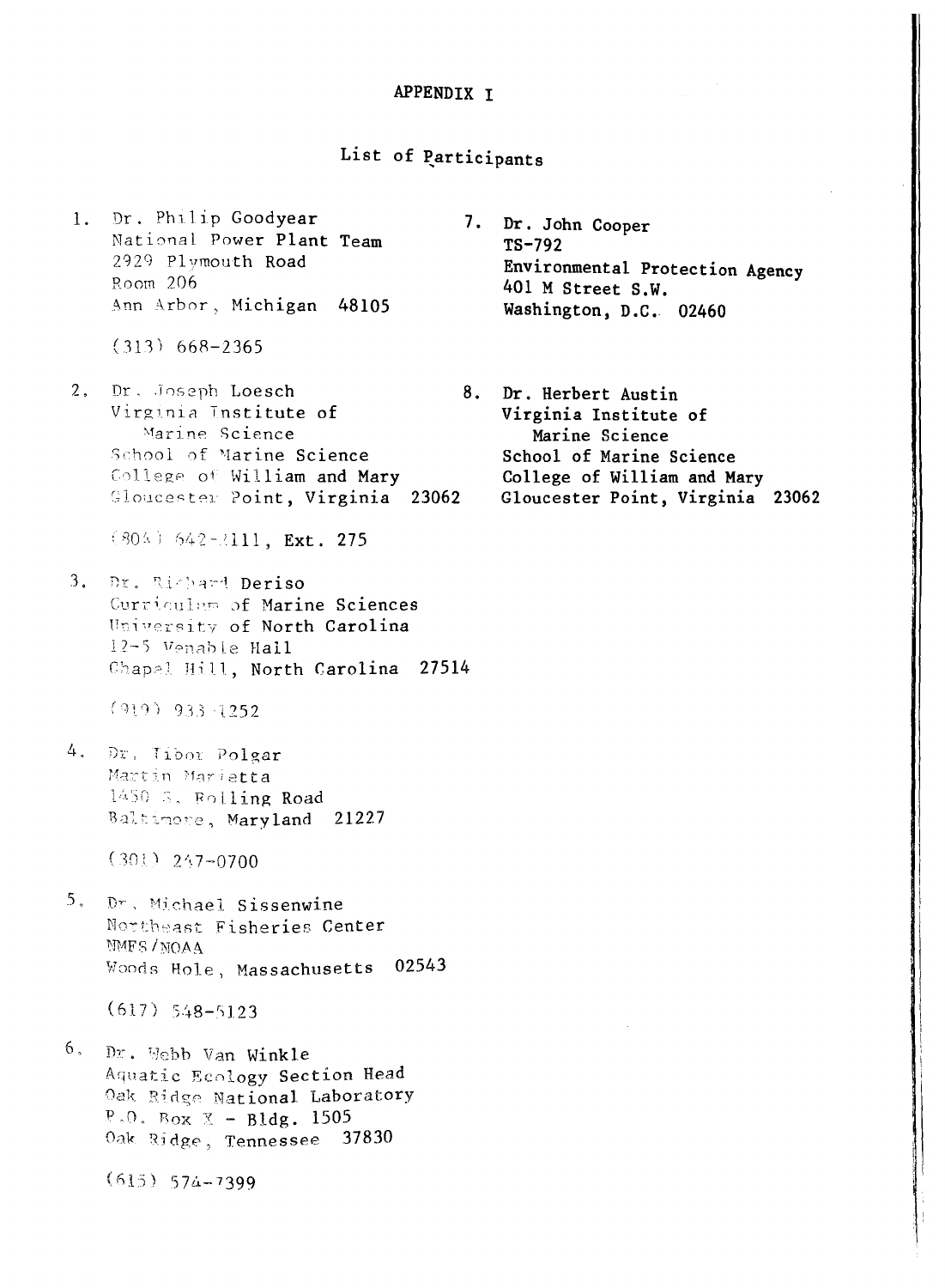### APPENDIX II

# STATE/FEDERAL STRIPED BASS MANAGEMENT PROGRAM

### Population Dynamics Workshop 3-4 December 1979 Washington, D.C.

#### **AGENDA**

### December  $3.1300$

- Opening remarks and charge to the group (H. Austin, VIMS/S&S  $L_{\odot}$ Commitied).
- II. Introduction around the table, including invited guests.
- III. Comments by NMFS State/Federal representative (R. Schaefer) and ASMFC representative (I. Alperin).
- Commonia by Striped Bass Program Manager (M. Leverone).  $\mathbf{W}_{\mathbf{A}}$
- Discussion of precepts and objectives (R. Fairbanks, Chairman  $\boldsymbol{\Psi}$  . S&S Committee and M. Leverone, Project Manager).
- VI. Open discussion on management strategies for striped bass.

### $Dec^{graphem}$  4, 0800

VII. Recap of previous day's afternoon discussion and development of Working groups.

9830

VIII. Break up into working groups.

1100

IX. Reconvene and discuss strategy recommendations.

1200

Adjourn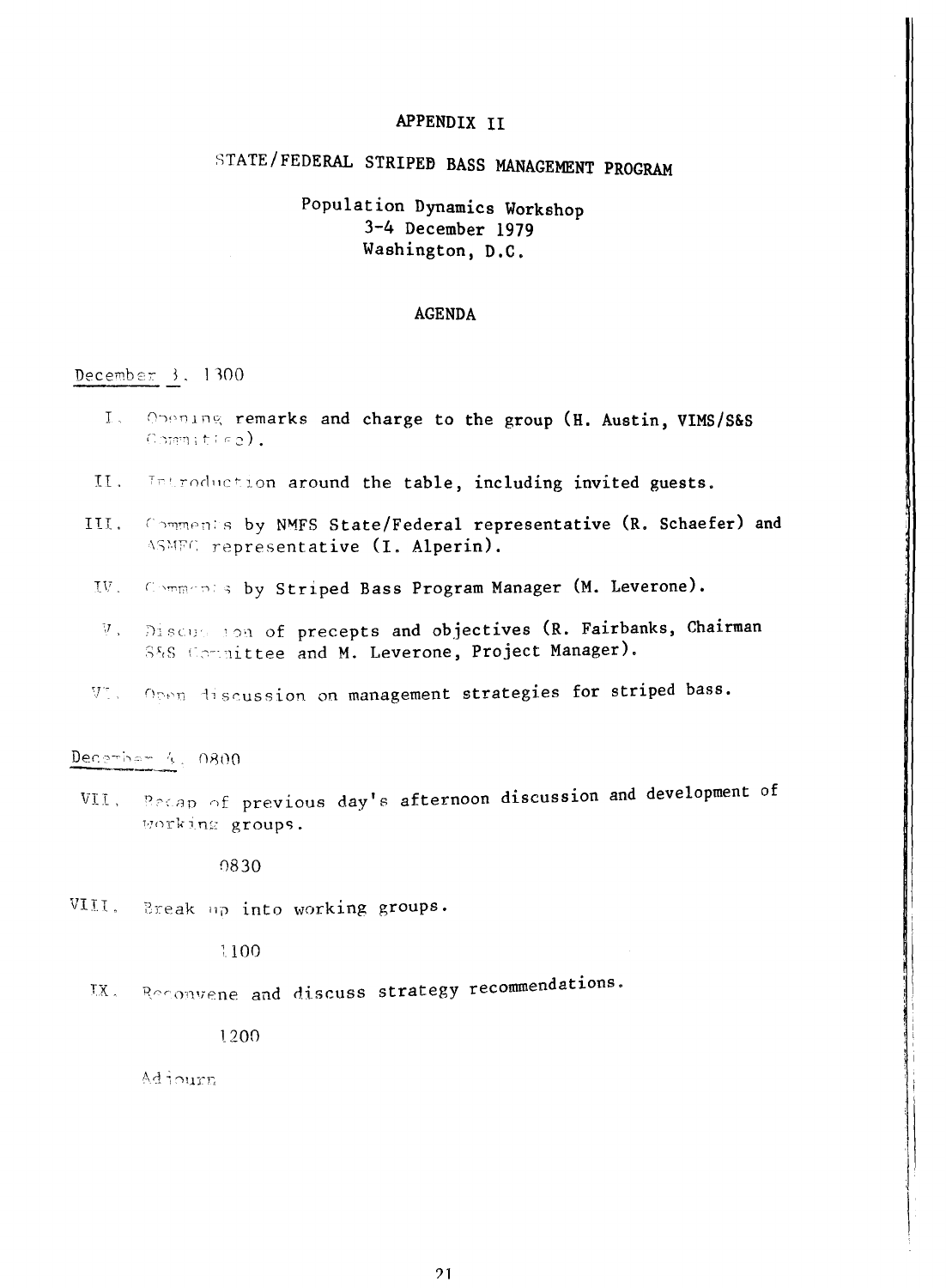

**B. COULTER IRETARY** 

STATE OF MARYLAND

DEPARTMENT OF NATURAL RESOURCES TAWES STATE OFFICE BUILDING ANNAPOLIS 21401 Tidewater Administration

LOUIS N. PHIPPS, JR.

269-3558

State/Federal Striped Bass Management Project

Population Dynamics Workshop

Page Office Building Complex National Marine Fisheries Service Washington, D.C. December 3-4, 1979

### Attendance

### Participants

Herbert M. Austin Jon C. Cooper Richard B. Deriso C. Phillip Goodyear Michael F. Leverone Joseph G. Loesch Tibor T. Polgar Michael P. Sissenwine Webb Van Winkle

### Observers

Irwin M. Alperin Kenneth L. Beal Benjamin M. Florence James A. Hutcheson Norris B. Jeffrey W. Peter Jensen Thor Lassen Austin R. Magill

Virginia Institute of Marine Science U.S. Environmental Protection Agency University of North Carolina National Power Plant Team, USFWS State/Federal Striped Bass Project Virginia Institute of Marine Science Martin Marietta Corporation Northeast Fisheries Center, NMFS Oak Ridge National Laboratory

Atlantic States Marine Fisheries Commission National Marine Fisheries Service Maryland Tidewater Administration U.S. Fish & Wildlife Service National Marine Fisheries Service Maryland Tidewater Administration Virginia Institute of Marine Science National Marine Fisheries Service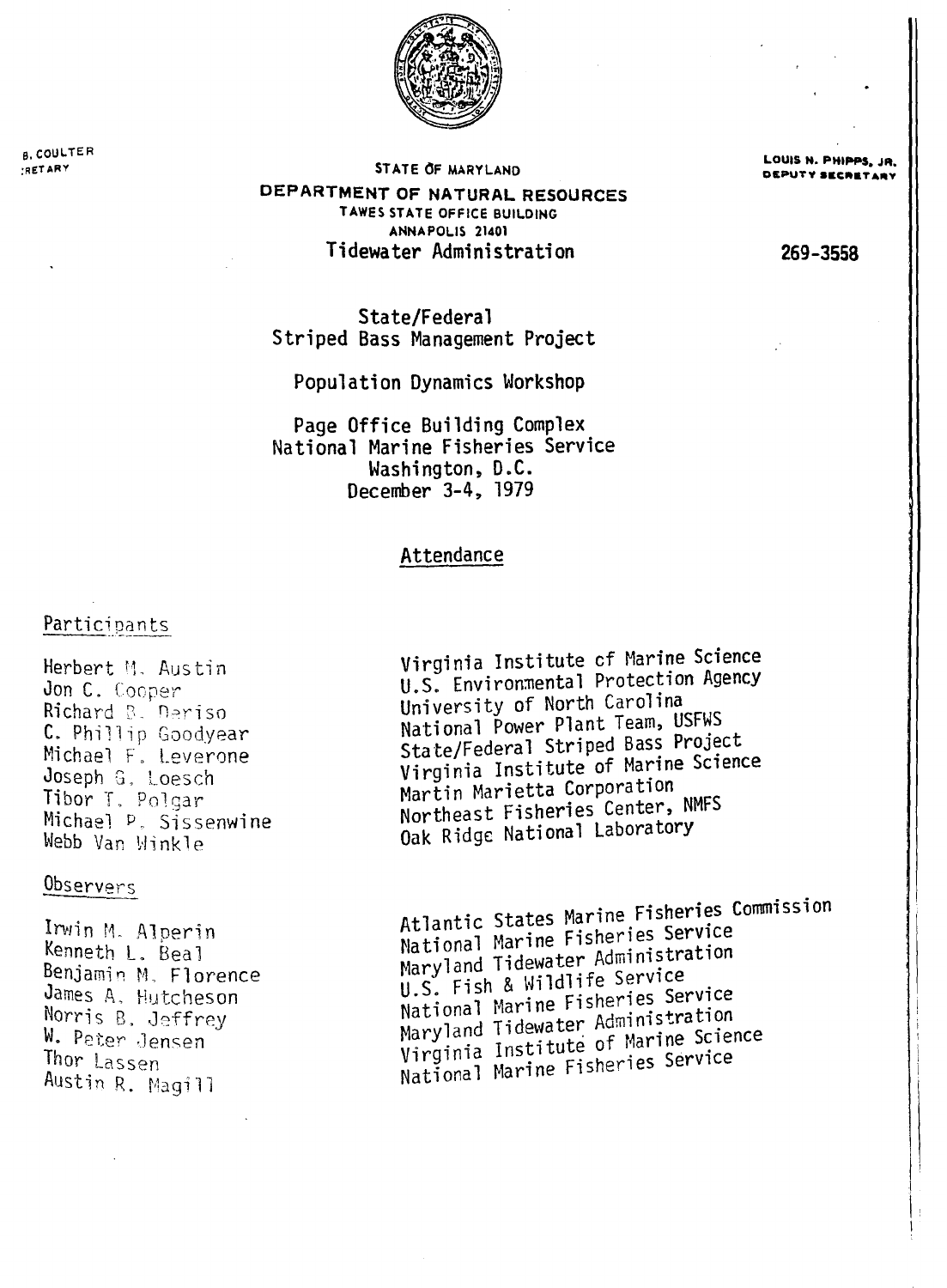December 3-4, 1979 Washington, D.C.

Striped Bass Fishery Management Discussion Paper

### Background

The following management characteristics are evident in the East Coast Striped Bass system:

- 1. The fishery is exploited by both commercial and recreational fishermen.
- The production of the resource is concentrated in several major  $2<sup>1</sup>$ estuarine systems: the Roanoke, Chesapeake Bay, and Hudson Rivers, for the most part.
- Coastal fisheries depend on age; sex; and spawning-origin specific  $3.$ migratory behavior.
- Reproduction success or year class strength varies by approximately  $4<sup>1</sup>$ an order of magnitude and appears to be independent of reproductive patterns. The variability seems related to abiotic environmental factors
- Both commercial and recreational fisheries thrive on sporadically  $5.$ recurring dominant year classes.

The state of the fishery can be described as follows:

- The most recent dominant year class in major spawning systems occurred  $\mathbf{1}$ , in 1970.
- Commercial catches peaked coast-wide in 1973 and have declined rapidly  $2.$ as the contribution of the 1970 year class dissipated. Although recreational catches are not well documented, it appears that they have been undergoing similar changes.
- Current catch has declined to a level typical of the 1930's.  $3.$

### Management Alternatives

In light of these facts, some of the management alternatives are:

- Status quo no new action to be taken. This alternative assumes that user groups will optimize their own benefits within the observed  $\mathcal{L}$ system of highly variable productivity.
- Reduce concomitant variability in catches by increasing the mean age of the catch. This alternative implies a reduction in mortality rates  $2.$ in either or both commercial and recreational components of the fishery.
- Reduce mortality rates and possibly enhance stock production by hatchery operation and habitat protection measures. This alternative involves substantial additional commitment in funding and closer cooperation among  $3.$ state and federal agencies.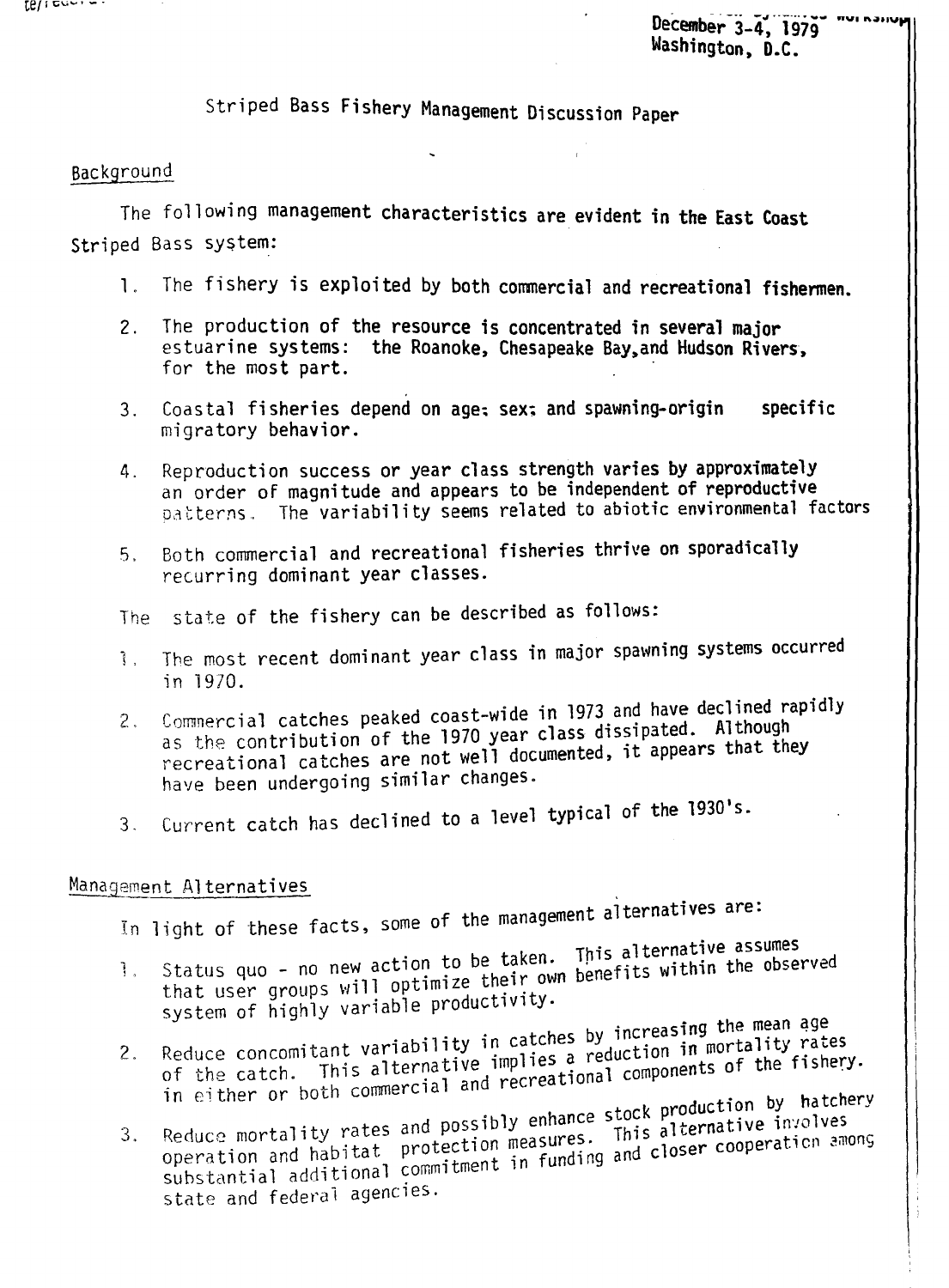$e$ /Federal Striped pass nanagement rruJect

ropulation Dynamics Workshopl December 3-4, 1979

striped Bass Discussion Paper

**Page 2** \

I

### Discussion

Alternative 2 above seems to be compatible with current forces supportive of additional management of striped bass and with the current state of knowledge about the fishery. The momentum of management has been historically related to the appearance and dissipation of the dominant year classes. Therefore, there is little justification for exceeding reasonable strategies for delaying the dissipation of the dominant year classes.

The following specific measures would effect desirable changes to the various age/sex/location componentsof the resource:

- $\mathbf{1}$ . Mesh or minimum size regulations in the commercial fishery, consistent with economic and resource conditions.
- Minimum size and creel limit regulations in the recreational fishery,  $2.$ consistent with economic and resource conditions.
- 3. Geographic and seasonal restrictions on yield on both the commercial and recreational fisheriesto reduce mortality on particular age-sex components of the resource.
- 4. Geographic, seasonal and user group catch quotas, consistent with reduced mortality rate objectives. This approach is most heavily dependent on the ability to precisely monitor conditions of the resource on a continuing basis.
- Regulations controlling fishing efforts, eg. limiting hours fished  $5<sub>1</sub>$ per unit time and number ofrecreationallicenses.

...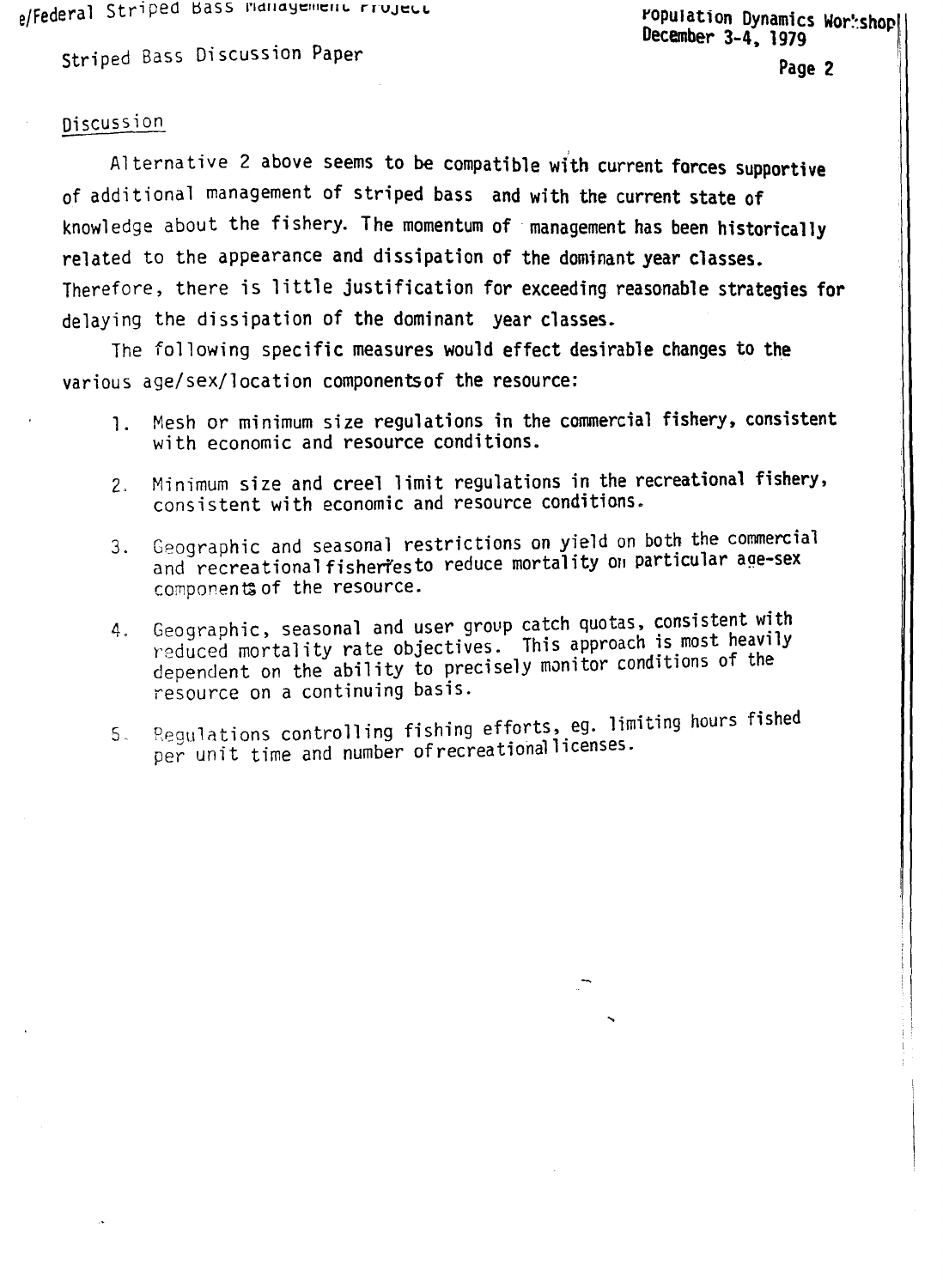### Management Strategy

- 1. Focus commercial fishing on males Chesapeake Bay
	- a. Technique
		- Location and timing of fishing effort
		- b. Reasons
			- Primarily a male fishery now
			- No problems with sufficient male stock
			- Primary concern on stocks is on availability of females for anglers and spawning stock
		- c. Contra
			- Reduced landings biomass by excluding females.
- 2. Sport Fishery in Chesapeake Bay
	- a. Technique
		- Reduce effective effort to reduce fishing mortality
	- b, Reasons
		- Extend the longevity of cohorts
		- Increase the frequency of large fish
		- Increase the annual egg deposition
	- e, Contra
		- Increase migration to coastal water and, therefore, a decrease numbers and biomass landed. However, could be affected by the females spared by the commercial fishery
- 3. Sport and Commercial Fishery on the Coast
	- a. Technique ,
		- Reduce effective effort to reduce mortality
	- b. Reasons
		- Extend the **1** ongevity of cohorts
		- Increase frequency of large fish
		- Increase annual egg deposition
	- $C_{\alpha}$
- May reduce yield in numbers and biomass especially in commercial fishers and biomass especially in commercial fishery. However, this decrease may be affected by increased<br>emigration associated with Item 2 above.